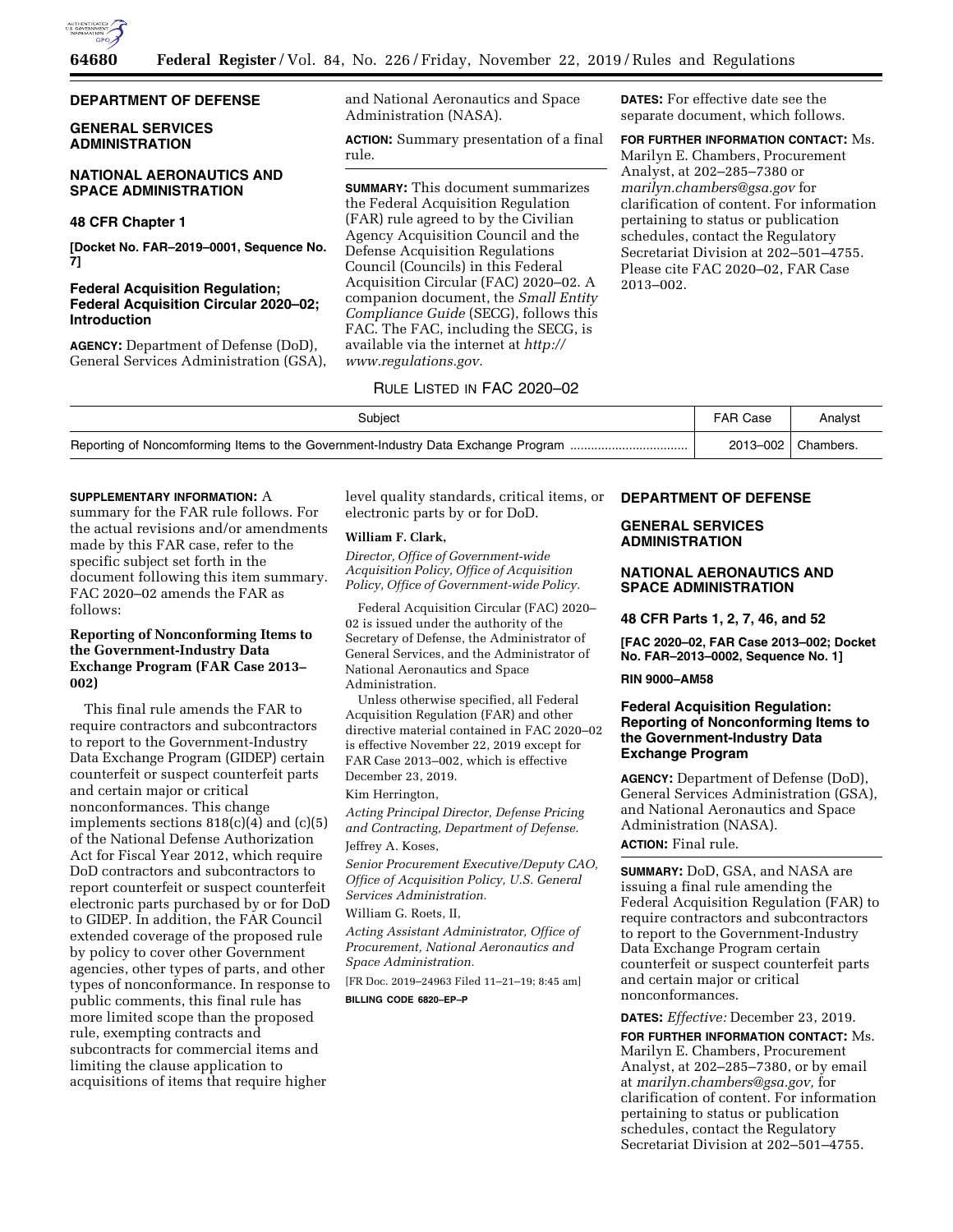Please cite FAC 2020–02, FAR Case 2013–002.

# **SUPPLEMENTARY INFORMATION:**

#### **I. Background**

DoD, GSA, and NASA published a proposed rule at 79 FR 33164 on June 10, 2014, in the **Federal Register**, to implement sections  $818(c)(4)$  and  $(c)(5)$ of the National Defense Authorization Act (NDAA) for Fiscal Year (FY) 2012 (Pub. L. 112–81, 10 U.S.C. 2302 Note), which required DoD contractors and subcontractors to report counterfeit or suspect counterfeit electronic parts purchased by or for DoD to the Government-Industry Data Exchange Program (GIDEP).

The Presidential Memorandum on Combating Trafficking in Counterfeit and Pirated Goods, issued April 3, 2019, states that ''[c]ounterfeit trafficking . . . may threaten national security and public safety through the introduction of counterfeit goods destined for the Department of Defense and other critical infrastructure supply chains.'' Accordingly, the Federal Government must improve coordinated efforts to protect national security from the dangers and negative effects of the introduction of counterfeit goods. This rule furthers that aim by requiring contractors to screen for and report critical nonconformances, including counterfeits and suspect counterfeits, which may impede the performance of mission critical systems, where high level quality standards are essential to protect the integrity of systems requirements, and are necessary for national defense or critical national infrastructure.

The U.S. Intellectual Property Enforcement Coordinator's Annual Intellectual Property Report to Congress, dated February 2019, reiterated: ''Counterfeiting is a significant challenge that can impair supply chains for both the public and private sectors. In the context of the U.S. Government, acquiring products or services from sellers with inadequate integrity, security, resilience, and quality assurance controls create significant risks, from a national security and mission assurance perspective as well as from an economic standpoint (due to the increased costs to American taxpayers). Counterfeiting can have particularly significant consequences for the Department of Defense (DoD) supply chain, by negatively affecting missions, the reliability of weapon systems, the safety of the warfighter, and the integrity of sensitive data and secure networks.'' (Appendix, p.51.) This rule is likely to have a positive impact on national security and critical

infrastructure where the Government procures elements of the infrastructure, for example, Federal Aviation Administration air traffic control systems, Department of Agriculture food safety equipment, all national defense programs, Department of Transportation monitoring of transportation systems, Department of Energy monitoring of power generation and distribution networks, etc.

By reporting in GIDEP, contractors are able to share knowledge of counterfeits and critical nonconformances which reduces the risk of counterfeit and other nonconforming items entering the supply chain and being used in high value, mission critical defense, space, or critical infrastructure systems where system failure could threaten national security through the loss of satellitebased critical information, communication and navigation systems, or other systems resulting in the loss of the ability to control connected systems or secure information within those systems. Counterfeits are not produced to meet higher-level quality standards required in mission critical applications and are a significant risk in causing failures to systems vital to an agency's mission. For weapons, space flight, aviation, and satellite systems, these failures can result in the death, severe injuries, and millions of dollars in system damage or loss. For example, if counterfeits are installed in a missile's guidance system, such missile may not function at all, may not proceed to its intended target, or may strike a completely unintended location resulting in catastrophic losses. Critical nonconforming and counterfeits items may cause failures in navigation or steering control systems, planes and flight control. Counterfeits can create ''backdoors'' into supposedly secure programmable devices which could be exploited to insert circuit functions to steal information and relay it to third parties or command or prevent the device from operating as designed. Defense, space, and aviation systems in particular must meet rigorous component specifications; failure of even a single one can be catastrophic causing serious problems and placing personnel and the public in harm's way.

GIDEP is a widely available Federal database. Timely GIDEP reporting and screening allows all contractors to promptly investigate and remove suspect parts from the supply chain and to ensure that suspect parts are not installed in the equipment which would result in experiencing high failure rates. With this knowledge, contractors can also avoid costs resulting from production stoppage, high failure rates,

rework, or lost time due to maintenance turnaround to remove and replace failed parts. This effect is magnified by the fact GIDEP permits contractors to learn from the experiences of others across industry.

This rule concentrates on complex items with critical applications where the failure of the item could injure personnel or jeopardize a vital agency mission. In accordance with the Office of Federal Procurement Policy (OFPP) Policy Letter 91–3, all Government agencies use GIDEP as the central data base for receiving and disseminating information about nonconforming products. Contractor participation has been largely voluntary. This rule requires contractors to screen and report major or critical nonconformances in order to reduce the risk of counterfeit and other nonconforming items entering the supply chain and impacting the performance of mission critical items where item failure could result in loss of high value items or loss of life.

GIDEP is a cooperative activity between government and industry participants seeking to reduce and ultimately eliminate expenditures of resources by sharing technical information essential during research, design, development, production and operational phases of the life cycle of systems, facilities and equipment. Since GIDEP's inception, participants have reported over \$2.1 billion in cost avoidance. That means without GIDEP, participants could have *potentially*  realized additional expenses of over \$2.1 billion. In many cases, these costs could have been passed on to the U.S. Government. In addition to reporting cost avoidance, participants also reported how the information helped keep production lines running, preserved readiness or avoided dangerous situations. This reporting by GIDEP participants is for the purpose of illustrating the value of sharing information when common items have issues that could impact safety, reliability, readiness and ownership costs.

Proper utilization of GIDEP data can materially improve the total safety, quality and reliability of systems and components during the acquisition and logistics phases of the life cycle and reduce costs in the development and manufacture of complex systems and mission critical equipment.

Examples of the value of this reporting include discovery of counterfeiting operations that supplied parts to many defense and other Government contractors and removal from the supply chain of—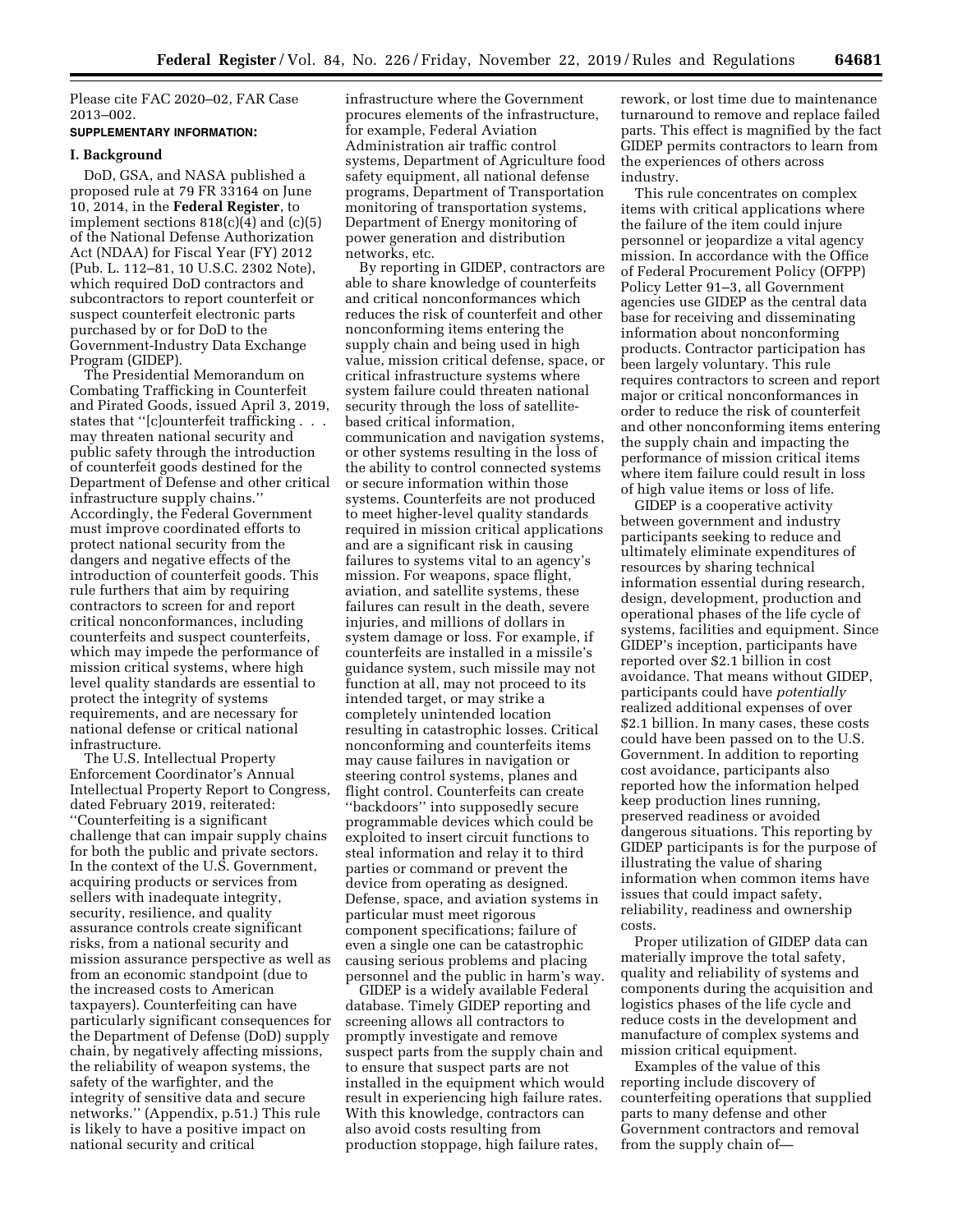• Faulty rivets that could have caused **II. Discussion and Analysis**  military aircraft failure in flight;

• Counterfeit electronic parts that would have caused a \$100M failure of a satellite in orbit;

• Counterfeit bolts securing overhead gantry cranes in a Government industrial facility;

• Counterfeit raw stock materials (aluminum, steel, and titanium) supplied over a decade and used in structural applications across defense and civil systems and infrastructure;

• Counterfeit refrigerant with explosive properties that led to explosions and fire on several commercial ships;

• Uncertified electronic connectors that shut down large parts of the defense and space industrial base production for 6 months until solutions to certification could be devised.

What all these examples have in common is that the items in question are largely commercially available common piece parts or small assemblies that are used throughout the industrial base and in most defense, space, and critical infrastructure programs and can easily enter any supply stream.

In the proposed rule, the FAR Council extended coverage outside of DoD to other Government agencies, other types of parts, and other types of nonconformance. The FAR Council proposed this because the problem of counterfeit and nonconforming parts extends far beyond electronic parts and can impact the mission of all Government agencies, such as NASA and the Department of Energy, and mission critical systems such as avionics, satellites, space flight systems, and nuclear facilities. The final rule still applies across all agencies and to parts other than electronics, but there was some reassessment of costs and benefits, so that rather than applying to all supplies, in addition to the requirements for section 818(c)(4) with regard to electronic parts for DoD, the rule focuses on supplies that require higher-level quality standards or are determined to be critical items (definition added). This and other descoping efforts (see preamble sections II.A. and II.B.1.) reduced the estimated responses from 474,000 to 5,166 responses, and reduces the estimated burden hours from 1,422,000 hours to 30,986 hours, so that information is obtained where it is most critically needed.

A public meeting was held June 16, 2014. Public comments were received from 14 respondents (including respondents who provided written statements at the public meeting).

The Civilian Agency Acquisition Council and the Defense Acquisition Regulations Council (the Councils) reviewed the comments in the development of the final rule. A discussion of the comments and the changes made to the rule as a result of those comments are provided as follows.

## *A. Summary of Significant Changes From the Proposed Rule*

1. *Applicability.* The final rule is significantly descoped.

• It does not apply to contracts and subcontracts for the acquisition of commercial items, including commercially available off-the-shelf (COTS) items.

• Section 818(c)(4) of the NDAA for FY 2012 will not apply to contracts and subcontracts at or below the simplified acquisition threshold (SAT).

• Rather than applying to all supplies, in addition to the requirements for section 818(c)(4) with regard to electronic parts for DoD, the rule focuses on supplies that require higher-level quality standards or are determined to be critical items (definition added).

• The rule also exempts medical devices that are subject to the Food and Drug Administration reporting requirements at 21 CFR 803; foreign corporations or partnerships that do not have an office, place of business, or paying agent in the United States; counterfeit, suspect counterfeit, or nonconforming items that are the subject of an on-going criminal investigation, unless the report is approved by the cognizant lawenforcement agency; and nonconforming items (other than counterfeit or suspect counterfeit items) for which it can be confirmed that the organization where the defect was generated (*e.g.,* original component manufacturer, original equipment manufacturer, aftermarket manufacturer, or distributor that alters item properties or configuration) has not released the item to more than one customer.

• Flowdown to subcontracts is similarly descoped. The contractor is prohibited from altering the clause other than to identify the appropriate parties.

2. *Definitions.* In FAR 46.101 and the FAR clause 52.246–26, Reporting Nonconforming Items, the definition of ''quality escape'' is deleted. A definition of ''critical item'' is added.

3. *Prohibited disclosures.* The FAR clause 52.246–26 states explicitly the GIDEP policy that GIDEP reports shall not include trade secrets or confidential commercial or financial information protected under the Trade Secrets Act, or any other information prohibited from disclosure by statute or regulation.

4. *Timeframe for notification to the contracting officer.* In paragraph (b)(2) of FAR 52.246–26, the timeframe for contractor notification to the contracting officer of a counterfeit or suspect counterfeit item is revised from 30 to 60 days, for consistency with the statute.

## *B. Analysis of Public Comments*

### 1. Scope/Applicability

a. Limit Scope to Statutory Requirement, or at Least Exclude Nonconformances

*Comment:* Sections 818(c)(4) and (c)(5) of the National Defense Authorization Act (NDAA) for Fiscal Year (FY) 2012 apply to all defense contractors and subcontractors who become aware, or have reason to believe, that any item purchased by or for DoD may contain counterfeit or suspect counterfeit electronic parts. The proposed rule applied the reporting requirements Governmentwide to all supplies (not just electronic parts) and addressed all major or critical nonconformances as well as counterfeit or suspect counterfeit items.

• Multiple respondents recommended limiting scope of the mandatory reporting rule to the statutory requirement: Counterfeit electronic parts and suspect counterfeit electronic parts from defense suppliers. Some respondents thought the rule should only apply to contractors/ subcontractors covered by the cost accounting standards (CAS). One respondent recommended that FAR Case 2013–002 be withdrawn and a DFARS case be proposed instead. Another respondent stated that significant research has identified the problems and risks of counterfeit electronic part infiltration into the defense supply chain, but is concerned whether the benefits of such broad expansion of the scope of the rule justify the additional burdens and costs it will impose, not just on industry, but on the Government as well.

• Several respondents questioned the statutory authority for extending requirements to contractors for items that are not counterfeit. These respondents indicated that GIDEP reporting should be strictly limited to counterfeit items. These respondents stated that counterfeiting and nonconformance are two distinct problems that require different solutions. Another respondent indicated that expanding GIDEP reporting to include quality issues could also reduce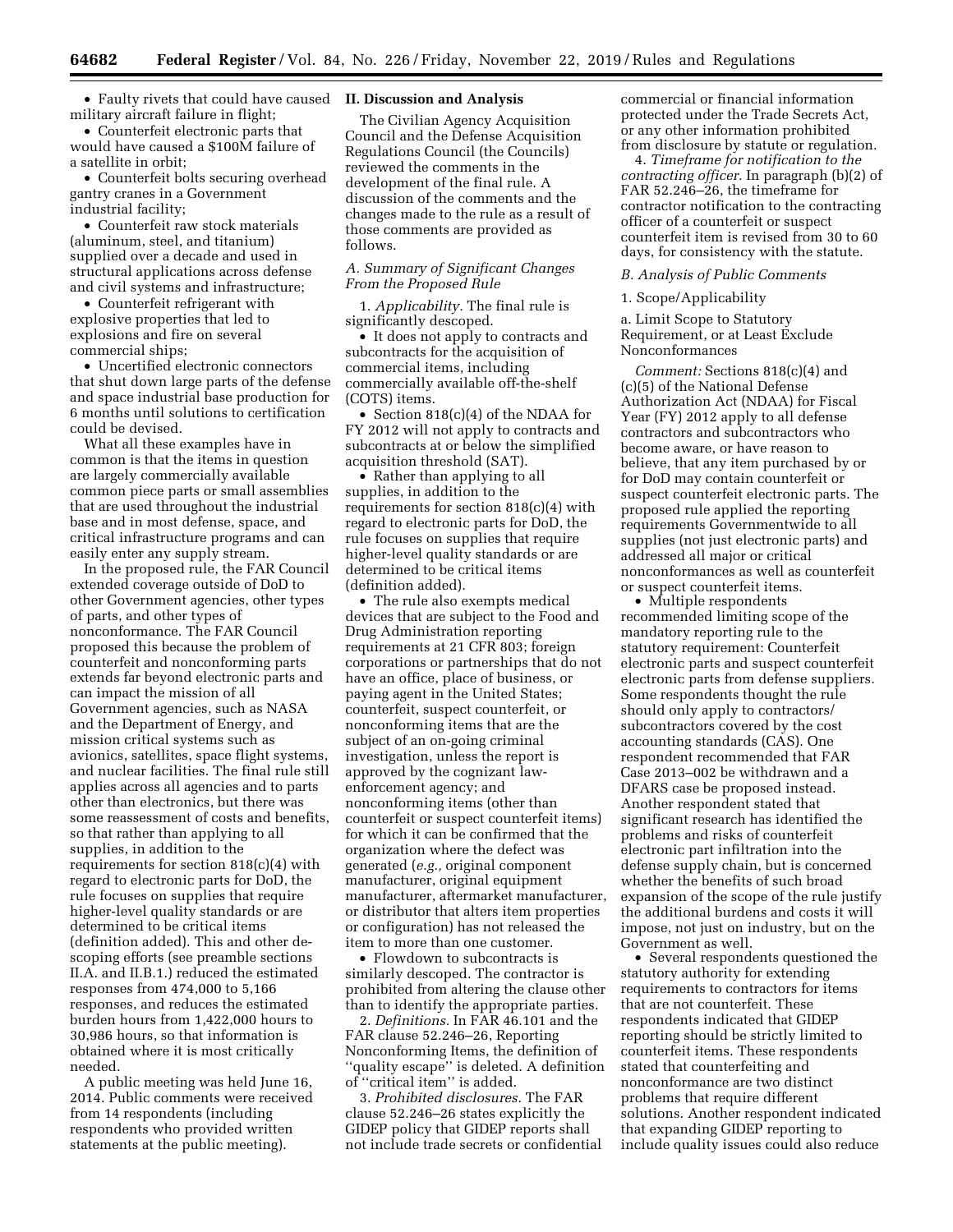the overall effectiveness of the GIDEP system for combating counterfeit-part proliferation and recommended ''deleting the requirement for contractor reporting of nonconformances into GIDEP and, instead, continuing the process of deferring to the contracting officer to make the determination regarding which nonconformances should be reported to GIDEP''.

*Response:* As stated in the preamble to the proposed rule, the problem of counterfeit and other nonconforming parts extends far beyond electronic parts and can impact the mission of all Government agencies. The Councils note that, despite an erroneous statement in the preamble to the proposed rule, the statutory requirement for reporting to GIDEP is not limited to CAS-covered contractors and subcontractors but applies to all defense contractors and subcontractors. By requiring contractors to report to GIDEP counterfeit or suspect counterfeit items, as well as common items that have a major or critical nonconformance, the rule will reduce the risk of counterfeit items or items with major or critical nonconformance from entering the supply chain. Reducing the risk of potential damage to equipment, mission failure, and even injury or death of personnel is a matter of national security, particularly for DoD and NASA, improving operational readiness of personnel and systems. It supports the national security pillars of readiness, safety and reliability of systems and personnel. The FAR Council has the authority under 40 U.S.C. 101 and 121, and 41 U.S.C. 1303, to prescribe Governmentwide procurement policies in the FAR.

However, in response to public comments, after weighing the risks of failure against the cost of compliance with this rule, the final rule has significantly descoped the applicability (see FAR 46.317) of FAR clause 52.246– 26, so that it applies only to acquisition of—

• Items that are subject to higher-level quality standards in accordance with the clause at FAR 52.246–11, Higher-Level Contract Quality Requirement;

• Items that the contracting officer, in consultation with the requiring activity, determines to be critical items (see FAR 46.101) for which use of the clause is appropriate;

• Electronic parts or end items, components, parts, or assemblies containing electronic parts, if this is an acquisition by, or for, the Department of Defense, as provided in paragraph (c)(4) of section 818 of the NDAA for FY 2012 (Pub. L. 112–81) that exceeds the SAT; or

• Services, if the contractor will furnish, as part of the service, any items that meet the above-specified criteria.

The clause will not be required in contracts for the acquisition of commercial items (see paragraph II.B.1.b.) or the acquisition of medical devices that are subject to the Food and Drug Administration reporting requirements at 21 CFR 803 (see paragraph II.B.5.e.).

Even if the clause is included in the contract, the contractor is not required to submit a report to GIDEP (see FAR  $52.246 - 26(c)$ ) if

• The Contractor is a foreign corporation or partnership that does not have an office, place of business, or fiscal paying agent in the United States (see paragraph II.B.3.b.);

• The contractor is aware that the counterfeit suspect counterfeit or nonconforming item is the subject of an on-going criminal investigation, unless the report is approved by the cognizant law-enforcement agency (see paragraph II.B.7.b.); or

• For nonconforming items (other than counterfeit or suspect counterfeit items), it can be confirmed that the organization where the defect was generated (*e.g.,* original component manufacturer, original equipment manufacturer, aftermarket manufacturer, or distributor that alters item properties or configuration) has not released the item to more than one customer.

b. Exclude Commercial Items, Including Commercially Available Off-the-Shelf (COTS) Items

*Comment:* Multiple respondents commented that the proposed rule is overly burdensome for commercial item providers, both prime contractors and subcontractors. One respondent stated that application of the regulation to commercial-item contractors is inconsistent with the Federal Acquisition Streamlining Act of 1994 (FASA) and FAR part 12, because the regulation is not required by statute or Executive order and is not consistent with customary commercial practice. One respondent commented that the proposed rule appears intended to build on the contractor inspection systems already required by the FAR, but that this assumption may not be reasonable for commercial item contractors.

*Response:* Based on public comments the clause is no longer prescribed for use in contracts for the acquisition of commercial items using FAR part 12 procedures.

## c. Extent of Flowdown

*Comment:* Several respondents opposed the mandatory flowdown of the reporting requirement clause to all subcontractors and suppliers to all tiers within the supply chain. One respondent suggested that even the process of communicating its provisions to those required to comply will be significant. Another respondent stated that the rule should not flow down to providers of COTS items.

*Response:* The flowdown in the final rule has been significantly reduced. Consistent with the criteria for application of the clause at the prime level, the clause only flows down to subcontracts for—

• Items subject to higher-level quality standards in accordance with the clause at FAR 52.246–11, Higher-Level Contract Quality Requirement;

• Items that the contractor determines to be critical items for which use of the clause is appropriate;

• Electronic parts or end items, components, parts, or materials containing electronic parts if the subcontract is valued at more than the SAT, and if this is an acquisition by, or for, the Department of Defense, as provided in paragraph (c)(4) of section 818 of the NDAA for FY 2012 (Pub. L. 112–81); or

• The acquisition of services, if the subcontractor will furnish, as part of the service, any items that meet the abovespecified criteria.

The clause does not flow down to subcontracts for—

(i) Commercial items; or

(ii) Medical devices that are subject to the Food and Drug Administration reporting requirements at 21 CFR 803.

d. Exclude Acquisitions Below the Micro-Purchase Threshold

*Comment:* One respondent suggested that the way the proposed rule was written, it is overly broad in its applicability. To mitigate this, the respondent suggested making the reporting requirements inapplicable to acquisitions for which the value of the acquired supplies is at or below the micro-purchase threshold.

*Response:* The proposed rule was not applicable to supplies at or below the micro-purchase level. This continues to be the case in the final rule.

## e. Exclude ''Consumable'' Supplies

*Comment:* One respondent was concerned that the proposed clause at FAR 52.246–26, Reporting Nonconforming Items, will be required in all contracts for supplies and services. Therefore, the respondent recommended adding the word ''nonconsumable'' to the texts of FAR 7.105(b)(19), 12.208, 46.102(f), 46.202–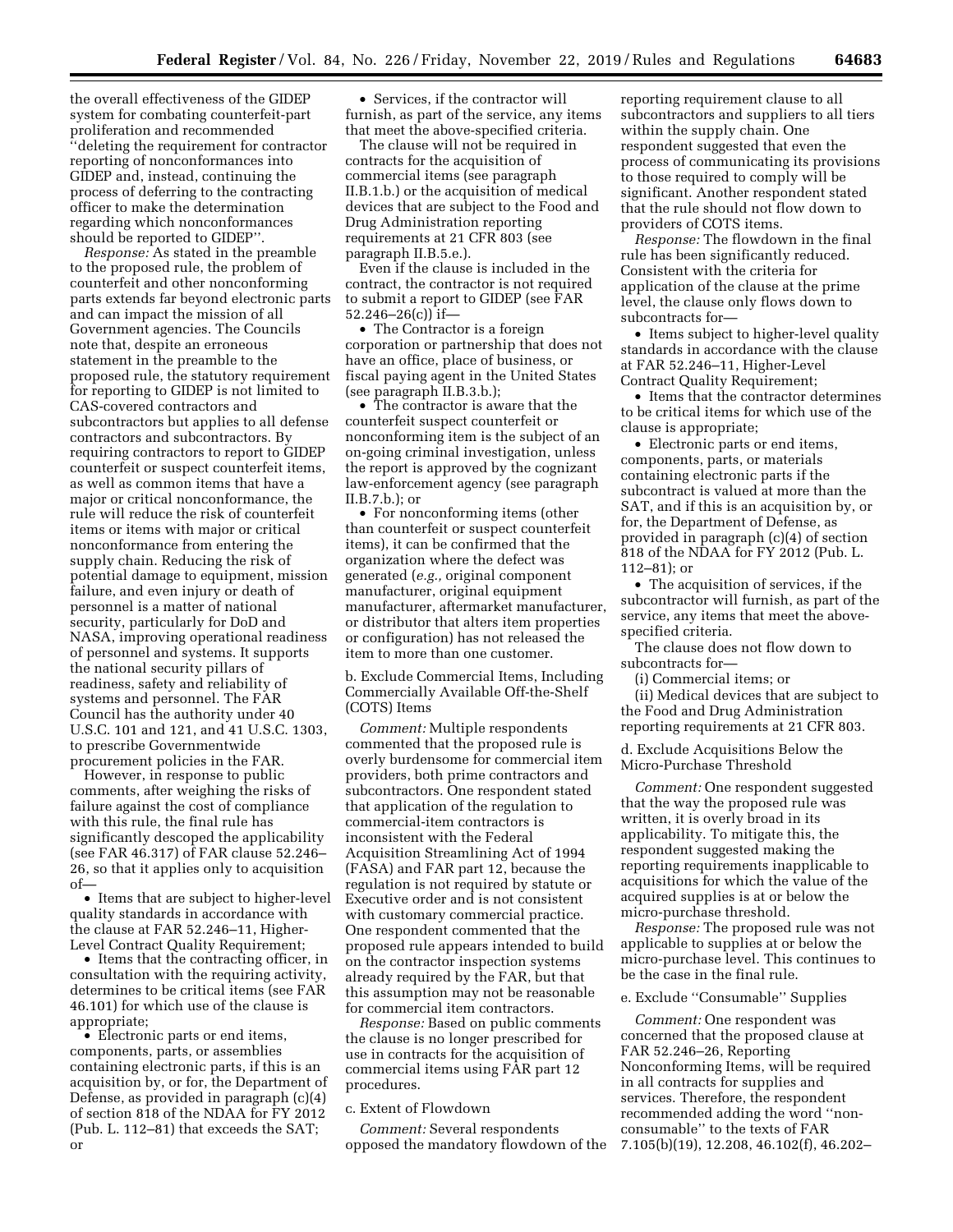1, and 46.317, hence reducing the scope and application of the rule.

*Response:* In response to the widespread concern that the rule was too broad and burdensome, the application and scope of the final rule have been significantly reduced so that it is not applicable to all supplies and services. However, the requirements of section  $818(c)(4)$  of the NDAA for FY 2012 require application to all electronic parts or end items, components or materials containing electronic parts in acquisitions by or for DoD, (except for acquisitions of commercial items or at or below the simplified acquisition threshold). Electronic parts are often consumable items. Therefore, ''consumables'' cannot be removed as a group from the final rule's reporting requirements. Class IX consumables encompass many electrical and electronic parts, components, and subassemblies used on today's military systems.

f. Exclude ''Suspect Counterfeit'' Items

*Comment:* One respondent requested elimination of the requirement to report ''suspect counterfeit'' items from the rule if COTS items were not excluded from the rule.

*Response:* The Councils have excluded COTs items from the rule, but retained the requirement to report ''suspect counterfeit'' items within the scope and applicability of this rule. At the time of the initial report to GIDEP, most items are still in the category of suspect counterfeit items and the fact that an item is suspected of being counterfeit is useful information for the Government and industry to have because suspect counterfeits have the potential to impact safety, performance, and reliability and as such pose a risk.

## g. Exclude ''Major Nonconformance''

*Comment:* One respondent indicated concern that the definition of ''major nonconformance'' includes language that could be read to reach run-of-themill warranty issues. The respondent questioned what types of nonconformances are of such significant concern as to warrant imposition of the reporting requirement on every supplier at any tier in the supply chain. The respondent proposed that the reporting obligation be limited to critical nonconformances. Even if this limitation is adopted, the respondent is still concerned that a lower-tier supplier would not have sufficient information about the intended use of a part to be able to determine whether a nonconformance is ''critical.''

*Response:* The application of the final rule is not limited to critical

nonconformances as requested by the respondents, but also includes major nonconformances because it is difficult to draw the distinction between a major nonconformance and a critical nonconformance. Whether a nonconformance is major or critical depends on the application. What constitutes only a major nonconformance for one application may constitute a critical nonconformance for another application. Therefore, it is important to also share the data on major nonconformances in GIDEP. Some of the respondent's concerns may be alleviated by the overall reduced scope of the rule, *e.g.,* excluding commercial items, including commercially available offthe-shelf (COTS) items, and reducing flowdown to subcontracts (also see paragraphs II.B.2.a. thru c.)

## h. Report When Counterfeit Items Are Offered for Sale by Nonauthorized Distributors

*Comment:* One respondent proposed that the GIDEP program be expanded to allow manufacturers the ability to report instances in which companies become aware that potentially counterfeit items are offered for sale by nonauthorized distributors.

*Response:* The final rule has not been changed and the GIDEP program has not been expanded to allow manufacturers the ability to report instances in which they become aware that potentially counterfeit items are offered for sale by nonauthorized distributors. The fact that a part is provided by an unauthorized distributor may indicate that a part is ''potentially'' counterfeit, but credible evidence (including but not limited to visual inspection and testing) is required to determine that a part is ''suspect counterfeit.''

i. Embedded Products, Such as Binary Code or Downloaded Apps

*Comment:* One respondent was concerned that DoD rules for counterfeit and suspect counterfeit electronic parts now include ''embedded software or firmware'' within their ambit. The respondent therefore requested clarification of the applicability of reporting on binary code or downloaded apps that are stored in a contractor's data system. This respondent suggested that the ability to discover flaws in embedded ''products'' was not part of section 818 and its inclusion in the detection and avoidance systems rules will cause gaps in the reporting process.

*Response:* The concern of the respondent with regard to applicability to embedded software or firmware is no longer a problem because in response to

comments at a public meeting held on June 16, 2014 (after the submission of this comment), the subsequent final DFARS rule published on August 2, 2016 (81 FR 50635), under DFARS Case 2014–D005 entitled ''Detection and Avoidance of Electronic Parts—Further Implementation,'' removed the statement about ''embedded software or firmware'' from the definition of ''electronic part.'' The FAR rule does not address embedded software or firmware in the definition of counterfeit or suspect counterfeit items.

#### 2. Definitions

a. ''Nonconformance''

*Comment:* Two respondents requested more clarity as to what constitutes nonconformance, especially in regard to electronic parts. One respondent opined that the rule must identify what types of ''nonconformances'' are of such significant concern as to warrant imposition of this reporting obligation on every supplier at any tier in the Government supply chain. Without sufficient clarity regarding what constitutes a ''major nonconformance,'' there is risk that suppliers will err on the side of over reporting.

*Response:* The respondent's concern with regard to imposing the reporting obligation on every supplier at any tier is no longer valid because the rule no longer applies to all supplies. The clause prescription has been revised in the final rule so that the clause will not be included in a contract except as provided in the response in paragraph II.B.1.a.

With regard to the meaning of the terms ''critical nonconformance'' and ''major nonconformance,'' these terms are not new to this rule, but have been used in the FAR for many years and are commonly understood in the quality assurance field. FAR 46.101, defines a ''critical nonconformance'' as a nonconformance that is likely to result in hazardous or unsafe conditions for individuals using, maintaining, or depending upon the supplies or services; or is likely to prevent performance of a vital agency mission. It defines a ''major nonconformance'' to mean a nonconformance, other than critical, that is likely to result in failure of the supplies or services, or to materially reduce the usability of the supplies or services for their intended purpose. As with other items, a nonconforming electronic part is one which does not meet the requirements for its intended use. Quality standards for electronic parts are widely understood in the industry. No further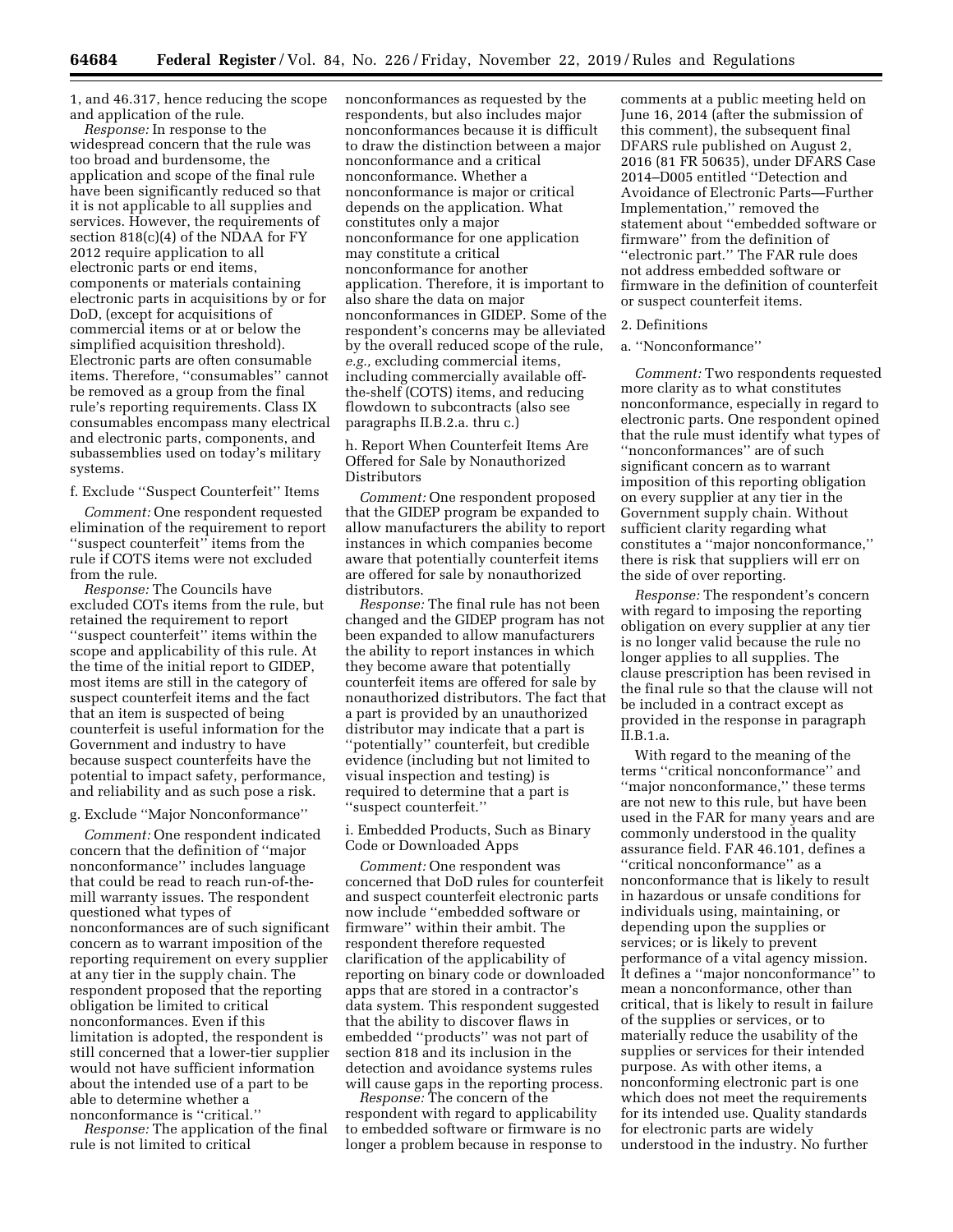explanation of the terms has been added b. ''Common Item'' to the final rule.

*Comment:* According to one respondent, the final DFARS rule published on May 6, 2014, defines a 'counterfeit electronic part" as a knowingly misrepresented part and defines a ''suspect counterfeit electronic part'' as an item that a (presumably) higher-tier supplier had credible evidence to believe was knowingly misrepresented by a lower-tier supplier or the counterfeit maker. The respondent believed that same standard, *i.e.,* an intent to deceive, should be applied to reporting a nonconforming item because the qualifiers to the definitions add no substantive information to allow a supplier to adopt a useful model to identify when a nonconforming part must be reported.

*Response:* The FAR definitions in the final rule were not changed in response to this comment because the intent to deceive only applies to counterfeit parts. The FAR proposed rule definitions of ''counterfeit item'' and ''suspect counterfeit item'' are similar to the DFARS definitions of ''counterfeit electronic part'' and ''suspect counterfeit electronic part.'' The definition of ''counterfeit item,'' where misrepresentation is an element, is distinct from the definitions of an item with a critical or major nonconformance, which do not address misrepresentation. The nonconformance definitions purposely do not include an "intent to deceive" and are based solely on whether there is a major or critical nonconformance. It does not matter what the contractor's intent was, but only what the quality of the item is.

*Comment:* One respondent stated that the criticality of nonconformance is often application-specific and industry has no way to determine with certainty if another contractor is using a part in a manner that might cause a major or critical nonconformance. The respondent believes the rule mandates that Government contractors understand the design, relevance, and impact of nonconformance(s) on all other systems and Government contracts.

*Response:* The contractor is not required to determine how a part might be used in another application by another contractor. The rule creates a contract clause, which will be included in appropriate contracts requiring contractors to report under specific conditions where the item is being used in a specific application being purchased under the contract. No change has been made in the final rule as a result of this comment.

*Comment:* Several respondents opined that the definition of ''common item'' is overbroad, susceptible to many interpretations, and needs further clarification. One respondent noted the current definition stated that it is difficult to imagine any item (other than a one-of-a-kind part) that would not be a ''common item.''

*Response:* FAR 46.203(c)(1) currently notes that a ''common item'' has multiple applications whereas, in contrast, a peculiar item has only one application. In the proposed rule, the term was defined in the clause at 52.246–26 to make it more prominent and easier to find, with added examples. In the final rule, the Councils have retained the definition in the clause, but removed the examples from the definition of ''common item'' as they were not necessary and may have caused confusion.

c. ''Quality Escape''

*Comment:* Two respondents stated that the term ''quality escape'' was broad and confusing, did not serve to clarify what would rise to the level of being a reportable event, and may result in duplicative reporting.

*Response:* Based on the comments received, the Councils have removed the term ''quality escape'' from the rule.

#### d. ''Substance of the Clause''

*Comment:* One respondent contended that the indefinite meaning of the phrase ''substance of this clause'' threatens to introduce enormous complexity into already difficult negotiations between higher-tier and lower-tier contractors regarding the scope of reporting obligations that such lower-tier subcontractors are required to assume. Higher-tier contractors could justifiably insist on imposing qualitycontrol and reporting requirements that go well beyond those specified in the proposed clause to ensure that they fulfill their own obligations under the clause.

*Response:* The Councils removed the phrase ''substance of the clause'' and added language at paragraph (g)(3) of the clause to state that the contractor shall not alter the clause other than to identify the appropriate parties. In addition, the Councils revised the flowdown language to add specificity on how the clause requirements are to be flowed down to applicable subcontracts and listed circumstances, such as for commercial items, where the clause would not flow down.

#### e. ''Becomes Aware''

*Comment:* One respondent noted that there is no definition of the term ''becomes aware,'' so a standard needs to be established that recognizes that there are many touch points in a supply chain where a counterfeit or suspect counterfeit part could potentially be discovered and thus potentially many points where the reporting requirement might legitimately surface.

*Response:* The Councils have revised paragraph (b)(2) of the clause to specify that written notification is required within 60 days of ''becoming aware or having reason to suspect through inspection, testing, record review, or notification from another source (*e.g.,*  seller, customer, third party)'' that an item is counterfeit or suspect counterfeit. A similar change was made in paragraph (b)(4), with regard to notification to GIDEP.

3. Government-Industry Data Exchange Program (GIDEP)

a. Access for Contractors to Government-Only Reports

*Comments:* Two respondents expressed concern regarding the Government's submission of GIDEP reports that are shared exclusively with other Government agencies and not with industry. They are requesting that these reports be shared with industry to improve industry's ability to avoid and detect counterfeits.

*Response:* This comment did not result in a change to the final rule, because information considered sensitive by DoD concerning nonconforming or suspect counterfeit items may need to be temporarily withheld from the broader GIDEP industry membership and published in GIDEP with the distribution limited only to U.S. Government activities. However, to minimize the impact of restricting access to this information, DoD activities responsible for these reports are expected to release information when deemed appropriate.

# b. Access for Foreign Contractors

*Comments:* Several respondents expressed concern regarding the current limits of GIDEP membership and the crucial need for their foreign suppliers to have access to GIDEP data.

One respondent expressed concern that by not including foreign suppliers in GIDEP that this rule would create a barrier to trade since foreign suppliers could not comply with the GIDEP related requirements.

*Response:* The Councils have determined that the inclusion of foreign contractors reporting into GIDEP would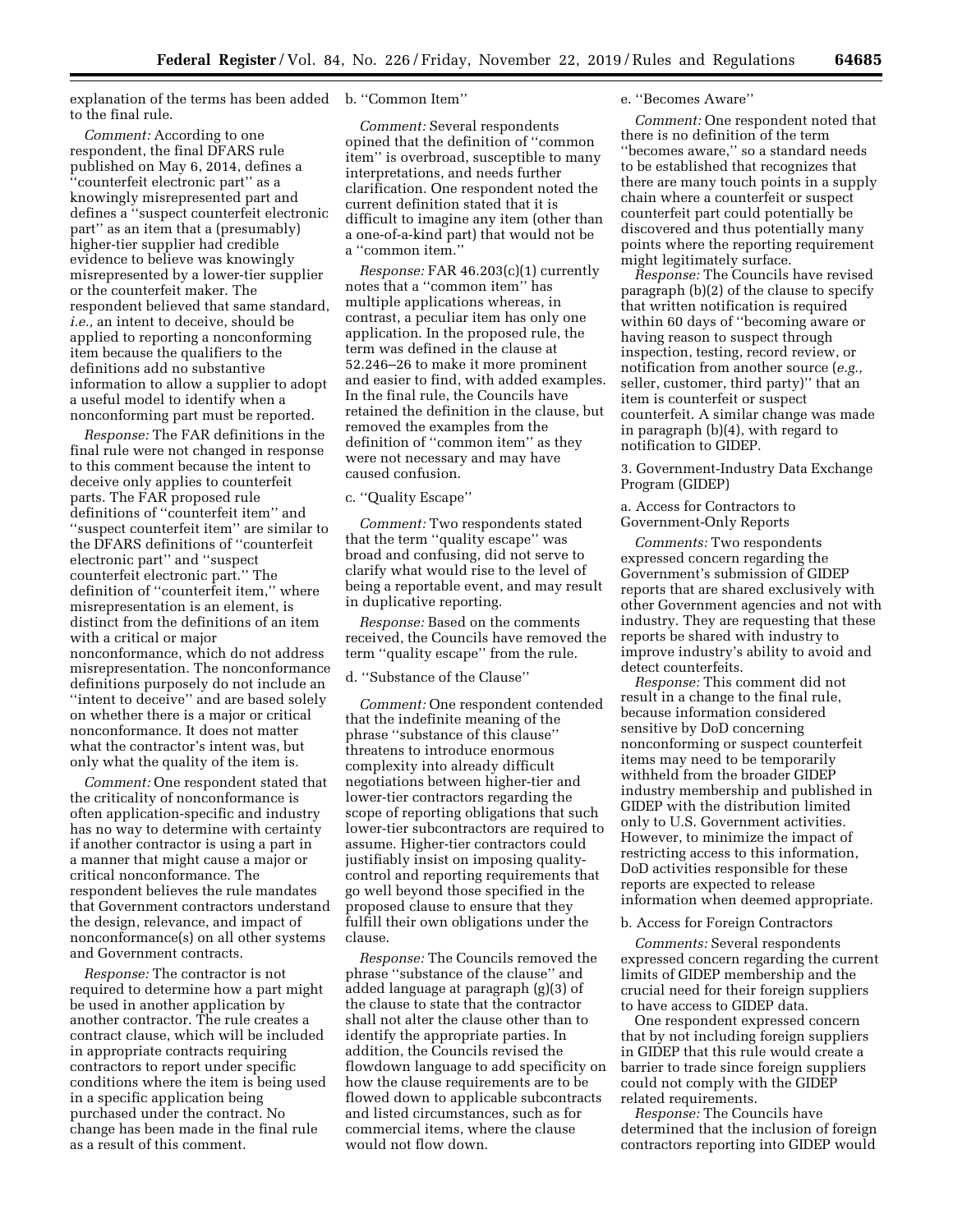be beyond the manageable scope of this rule. Therefore, the final rule states that foreign contractors and subcontractors are not required to submit or screen GIDEP reports. As a result, the applicability of the rule has been further reduced.

However, it is possible for a foreign contractor or subcontractor to work through a U.S. contractor that is a member of GIDEP and can act as a liaison between the foreign contractor and GIDEP.

#### c. Capacity

*Comments:* One respondent questioned whether GIDEP is sufficiently resourced to meet the demands of the increased participation that this rule would require.

*Response:* In anticipation of increased participation as a result of this rule, GIDEP has done an internal assessment of how it will handle this increase. For the near term, GIDEP will redirect current in-house resources and will reprioritize current workload to accommodate the estimated demand. For the long term, GIDEP is modernizing its policies, procedures, and information technology to increase capacity to meet this and future needs. In addition the rule has been descoped to reduce reporting requirements.

#### d. Search Capability And Screening

*Comments:* One respondent expressed concern with the GIDEP search capability to identify all suspect counterfeit reports in the GIDEP database based on a specific identifier. Request was made for GIDEP to provide a specific data field to be included in all suspect counterfeit reports that would serve as a unique identifier to facilitate the search process.

One respondent opined that reviewing, or screening, of GIDEP reports for suspect counterfeit electronic parts by contractors and Government is often geared ''not to find'' affected parts, stating if only the exact part number and lot/date code is checked for impact, there is little chance of detecting all counterfeit parts. The respondent suggested the rule be revised to instruct contractors to screen for similar parts purchased or installed from the named supplier.

*Response:* The search capability of GIDEP is outside the scope of this rule and no change to the rule has been made. It should be noted that GIDEP search capability, although dated, is very powerful and accesses a fully indexed database. GIDEP members are able to perform searches based on simple keywords, phrases, or on specific discrete fields such as manufacturer,

part number, and supplier. GIDEP also provides a service for its members called Batch Match. A GIDEP member can provide a list of parts, which GIDEP will use to automatically search the database for an exact match to any reference that meets the provided criteria. If an applicable document is found, the member is provided with a list of document references. This matching can be performed one time or on an ongoing daily basis.

#### e. Reporting

i. Guidance To Limit Duplicative Reports, *i.e.,* Who in the Supply Chain Reports

*Comments:* Several respondents expressed concern that the proposed rule as written would require multiple parties in the same supply chain to create duplicate reports of the same counterfeit, suspect counterfeit or nonconforming part discovery.

One respondent recommended that the reporting obligation be imposed upon only the organization that delivered the nonconforming item, not the entity or entities that received the nonconforming item. Another respondent recommended that the first point in time in the supply chain where 'actual knowledge'' can be established may be the proper point for disclosure and reporting to GIDEP.

*Response:* The organization that becomes aware or has reason to suspect, such as through inspection, testing, record review, or notification from another source (*e.g.,* seller, customer, third party), that an item purchased by the contractor for delivery to, or for, the Government is counterfeit or suspect counterfeit, or that a common item has a major or critical nonconformance, is responsible for ensuring a GIDEP report is prepared and submitted. Duplicative nonconformance or counterfeit reports in GIDEP are defined as events that have the same part number, manufacturer, or supplier, the same lot or date code, and same technical facts. To save resources in the dispositioning of duplicate reports any event deemed to be a duplicate of a previously reported incident will be referenced in the ''Comment'' area of the GIDEP report. Events involving the same part number and manufacturer that had previously been reported to GIDEP may be documented with a new GIDEP report having a reference to that earlier report so that GIDEP users may reevaluate the disposition previously taken. This type of documentation also provides opportunities for Federal agencies to better understand issues within their supply chains. No changes were made

to the final rule as a result of this comment.

#### ii. Inaccurate or False Reports

*Comments:* Several respondents stated the need to ensure that any inaccurate or improper information is corrected or removed from the GIDEP reports.

*Response:* The mechanics of how GIDEP corrects or removes inaccurate reports is outside the scope of this rule and no change to the rule has been made. Once a report is submitted to GIDEP and entered into the database so that it is visible to the GIDEP community it becomes a permanent record in the GIDEP information system. Once the record is visible to the community, users begin to make decisions and take action based on the report's content. In order to facilitate its use, the report becomes a historical record that can be referenced for as long and as frequently as needed. If an error or an inaccuracy is discovered the originator of the document can correct it through the use of an amendment record. The amendment is displayed with the original record and is made part of the document's history. This way, the most current and accurate information is made available and preserved for the GIDEP community's use.

#### iii. Nonconformance Reports

*Comments:* Two respondents expressed ''uncertainty about when the 60-day clock starts running'' for submitting GIDEP reports. The respondents questioned whether nonconforming items are to be reported immediately, or only after failure analysis is performed by the manufacturer. Another respondent recommended that the ''Government maintain current GIDEP reporting requirements for key information to include in nonconformance reports.''

*Response:* The final rule has modified the proposed rule to state that the contractor shall submit a report to GIDEP within 60 days of ''becoming aware or having reason to suspect, such as through inspection, testing, record review, or notification from another source (*e.g.,* seller, customer, third party) that an item purchased by the contractor for delivery to, or for, the Government is ''counterfeit or suspect counterfeit item'' or ''a common item that has a major or critical nonconformance''. The 60-day period begins when the contractor first becomes aware or has reason to suspect that an item is a counterfeit or suspect counterfeit item or has a major or critical nonconformance.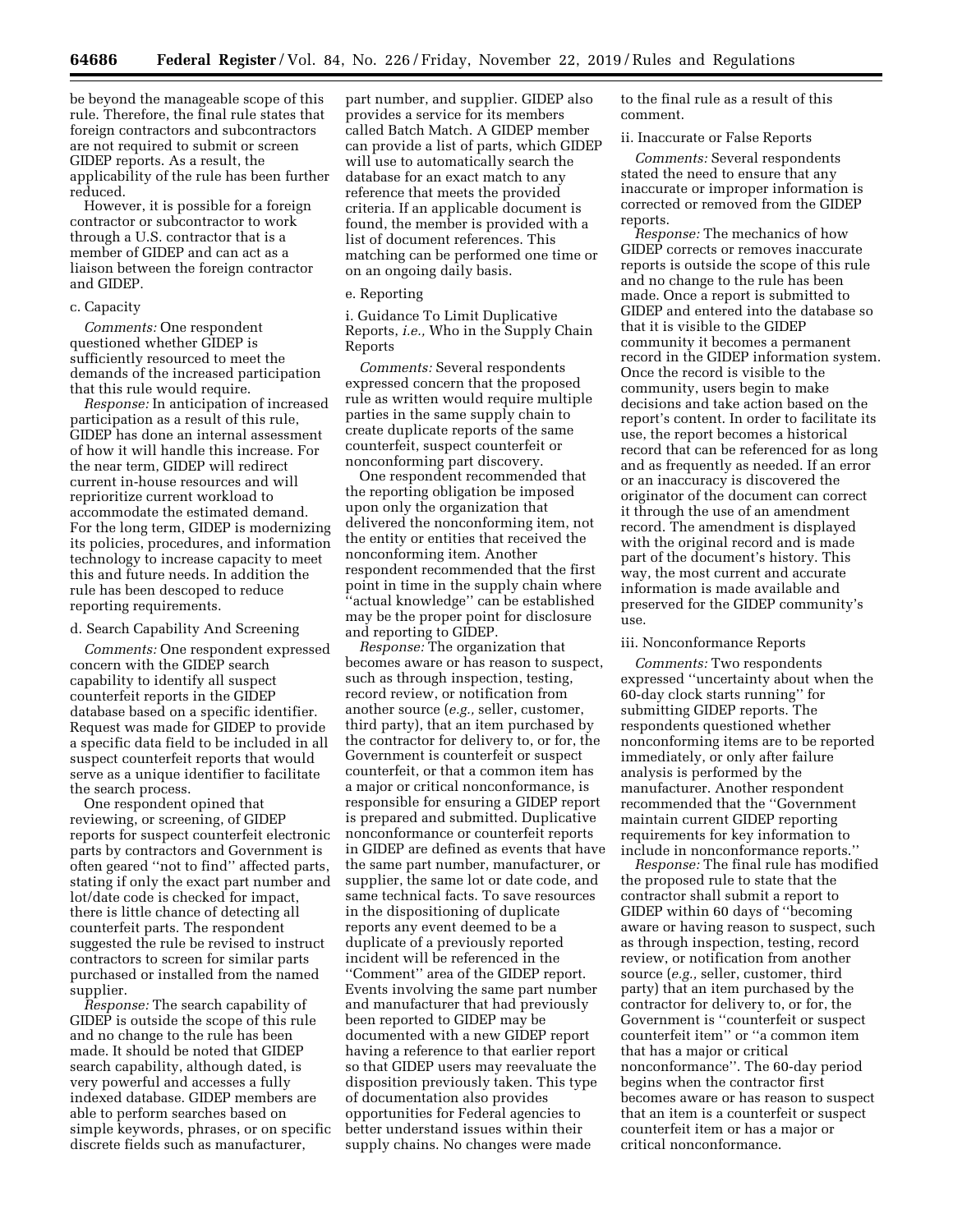# iv. Reports to Contracting Officer Versus Reports to GIDEP

*Comments:* Several respondents expressed concern about the creation of dual and duplicate reporting requirements, *i.e.,* reporting counterfeit or suspect counterfeit parts to the contracting officer as well as to GIDEP. One respondent recommended that the rule only address GIDEP reporting. One respondent stated that the rule gives no guidance on what information is to be provided to the contracting officer. The respondent asked whether a copy of the GIDEP form would suffice. Another respondent requested further clarification on the rationale for the dual reporting with regard to counterfeit or suspect counterfeit parts.

*Response:* In the proposed rule, paragraph (b)(2) of the clause at FAR 52.246–26 required the contractor to report counterfeit or suspect counterfeit items to the contracting officer. This requirement has been retained in the final rule because section 818(c)(4) requires contractors and subcontractors to report counterfeit or suspect counterfeit electronic parts to ''appropriate Government authorities and the Government-Industry Data Exchange Program.'' The contracting officer needs to be aware of issues that arise on the contract. With regard to content of the report, a copy of the GIDEP report would suffice.

## v. Automatic Bulletins

*Comments:* One respondent recommended that ''GIDEP should be configured to automatically issue bulletins to industry when reports are input into the system in order to provide the maximum opportunity for contractors to reduce the real-time risk of counterfeit, suspect counterfeit or nonconforming items entering the supply chain.''

*Response:* This is outside the scope of this rule and no change to the rule has been made. However, GIDEP provides a number of ways to inform industry of recently published reports:

• A Batch Match service allows users to load their parts into GIDEP and to be informed via email whenever new published reports may impact their parts.

• Weekly report summaries and part numbers are pushed out to industry via email links.

• A daily XML feed of data tailored to meet industry's specific data requirements is also available.

GIDEP training emphasizes the capabilities of the various notifications systems available to industry.

## vi. Instructions, Training, and Assistance

*Comment:* One respondent requested clarification as to how GIDEP reporting for counterfeit and suspect counterfeit electronic parts will work. Several respondents expressed concern that many contractors do not currently use the GIDEP database and will not be familiar with how to report to GIDEP.

*Response:* The operation of GIDEP is outside the scope of this rule and no change to the rule has been made. However, it should be noted, to better understand how GIDEP reporting works and become familiar with how to report to GIDEP, support is provided in a variety of ways to assist users.

*Instructions:* To assist GIDEP users in submitting suspect counterfeit reports, Chapter 7 of the GIDEP Operations Manual ''Failure Experience Data'' provides detailed instructions on how to complete a suspect counterfeit report. Appendix E ''Instruction for Reporting Suspect Counterfeit Parts'' provides detailed instructions on completing each field of the GIDEP Forms 97–1 and 97–2. Chapter 7 is available for download from the GIDEP public website.

*Training:* 

• Various GIDEP instructional modules are provided as online webbased training.

• Training clinics are held where GIDEP members can attend to get personal hands-on training by GIDEP Operations Center personnel.

• Quarterly classroom training is held at the GIDEP Operations Center.

• Training is also available remotely through web-conferencing.

*Help Desk:* For the day-to-day issues and questions that may come up, the GIDEP Operations Center has a Help Desk.

## f. Contractor Responses to Reports

*Comments:* One respondent expressed the need for industry to be able to provide feedback to GIDEP Reports.

*Response:* The operation of GIDEP is outside the scope of this rule and no change to the rule has been made. However, it is the standard GIDEP process for suppliers and/or manufacturers named in GIDEP reports to be given 15 working days to provide their response. Their response is then included in the release of the GIDEP report. If anyone should take issue with a report or believe they have additional information regarding a given report, they are free to discuss their information with the original submitter who, in turn, can amend their submitted report if they believe it is warranted. The GIDEP

database also allows for the capture of individual GIDEP member comments in the comment field associated with each report.

#### 4. Potential Adverse Impact

a. Increased Costs May Outweigh Benefits

*Comment:* Several respondents were concerned that the expansion of the statutorily mandated reporting and review requirements creates an unnecessary burden on industry that will result in increased costs to the Government with benefits unlikely to outweigh those increased costs. One respondent stated that the added compliance burdens will likely make future contracting opportunities costprohibitive for businesses of all sizes. Several respondents were concerned that the significant burden of the proposed rule may dissuade new companies (both prime and subcontractors) from entering the public sector market or cause companies to remove themselves from the Federal market place. Particularly commercial and COTS suppliers at the lower-tier may choose to exit the market.

*Response:* The final rule has been significantly descoped, including removal of applicability of FAR 52.246– 26 to commercial prime contracts and exclusion of flowdown to subcontracts for commercial items. In addition, the rule no longer applies to all supplies. (See response in paragraph II.B.1.a.).

Furthermore, the information collected during normal quality assurance inspection, testing, record review, or notification from another source (*e.g.,* seller, customer, third party) is the information that is needed for a GIDEP report. Therefore, no changes are required to existing qualityassurance systems. In fact, the information required is a subset of that collected for the quality assurance contract compliance efforts and so only excerpts from the Quality Assurance system report are needed in the GIDEP report. The benefits of sharing this information will be the reduction of risks presented by counterfeit and nonconforming items in the supply chain. In turn, this will protect mission critical items and avoid failures impacting national security.

## b. Expanded Acquisition Planning Requirements

*Comment:* One respondent was concerned by the expanded acquisition planning requirements proposed at FAR 7.105(b)(19). According to the respondent, there are multiple quality standards in various sectors of the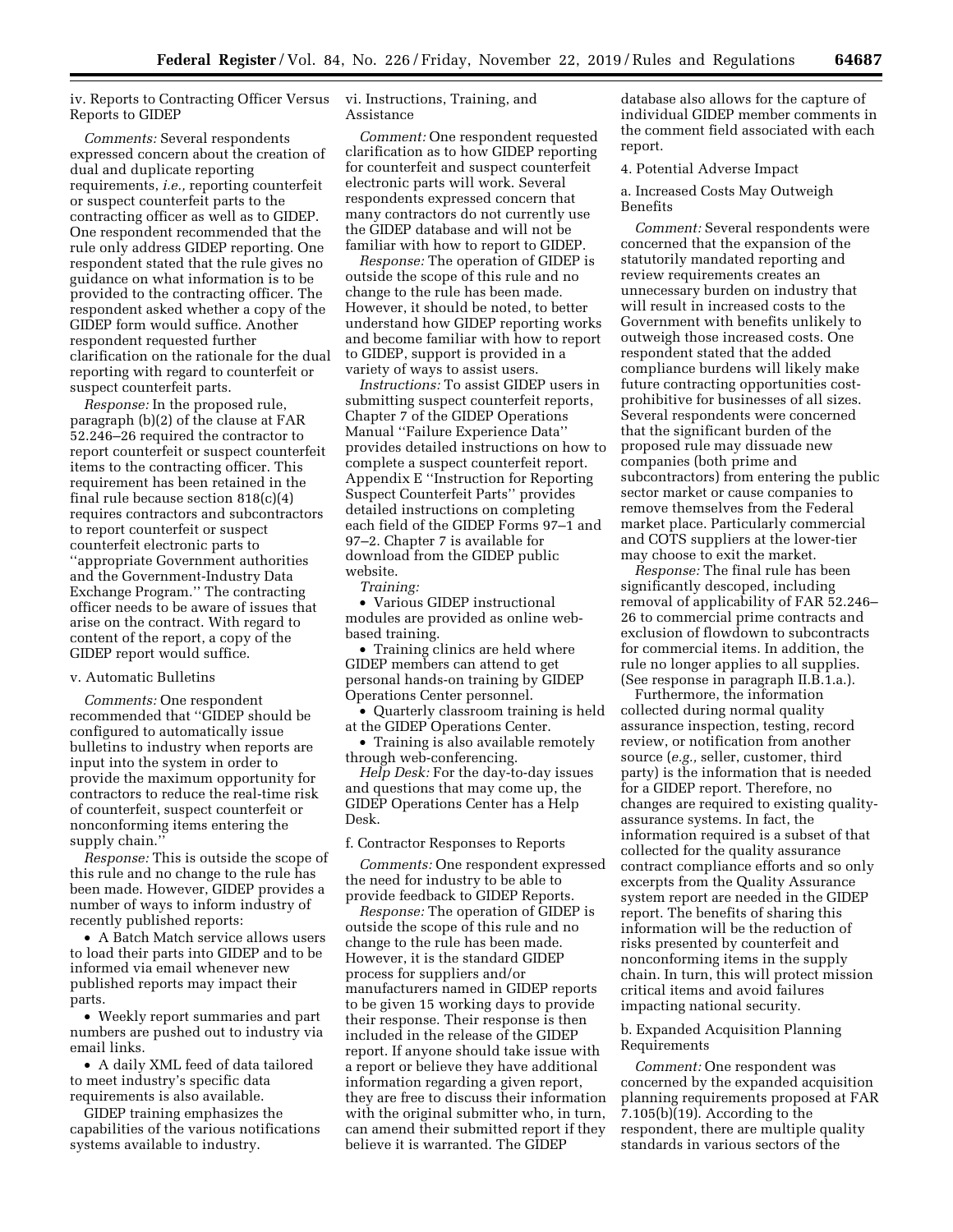marketplace and, in still others, there are no standards at all. If this rule were to apply only to major systems, it might be possible to identify the standards in the various industry sectors involved, but this would require a number of levels of expertise that individual acquisition shops may not possess. The respondents foresee that the Government will face challenges in implementation.

*Response:* The final rule has amended the proposed text at FAR 7.105(b)(19), since the rule no longer applies to all supplies or service contracts that include supplies. The final rule requires that the acquisition plan address whether high-level quality standards are necessary in accordance with FAR 46.202, and whether the supplies to be acquired are critical items in accordance with FAR 46.101, rather than requiring that the acquisition plan address for all supplies ''the risk-based Government quality assurance measures in place to identify and control major and critical nonconformances''.

#### c. Civil Liability

*Comment:* Various respondents commented on the ''safe harbor'' from civil liability that may arise as a result of reporting to GIDEP, provided that the contractor made a reasonable effort to determine that the items contained counterfeit electronic parts or suspect counterfeit electronic parts. This safe harbor in the proposed rule is provided by section 818(c)(5) of the NDAA for FY 2012, applicable only to contracts awarded by or for the Department of Defense, and only applicable to reporting of counterfeit electronic parts or suspect counterfeit electronic parts.

Several respondents supported the safe harbor provisions, but had some concern that it may encourage contractors to err on the side of reporting to GIDEP, rather than analyzing whether the nonconformance is a critical or major nonconformance, and whether the nonconformance is genuine.

Some respondents, expressed concern that expanding the rule beyond the original Congressional intent leaves industry open to significant civil liability, which Congress could not have intended. According to two respondents, the rule should not be extended beyond the original statutory scope until Congress provides safe harbor for the expanded scope of the rule. Some respondents recommended that the rule should afford civil immunity to all contractors covered by the rule, or even legal indemnification.

According to one respondent, lack of safe harbor may disincentivize

contractors from reporting. Several other respondents were concerned that, absent safe harbor provisions for authorized supply chains, the Government may find its access to authorized sellers limited.

*Response:* With regard to concern that contractors or subcontractors will be ''erring on the side of reporting to GIDEP'' because of protection against civil liability, the contractor or subcontractor is only exempted from civil liability provided that the contractor or subcontractor ''made a reasonable effort to determine that the report was factual.''

Section 818(c)(5) of the NDAA for FY 2012 is limited by its language to immunity from civil liability to defense contractors and subcontractors, only with regard to reporting of counterfeit or suspect counterfeit electronic parts. It does not provide a legal basis to hold civilian agency contractors immune from civil liability in accordance with the plain language of the statute. Immunity is an exemption from liability that is granted by law to a person or class of persons. There has to be a legal basis to release a contractor from liability either under the contract, pursuant to a statute, or in accordance with common law. Granting an immunity from liability is achieved by law—either by the legislature pursuant to statute, or by the courts under common law (*e.g.,* a common law defense to a lawsuit that the contractor asserts before the courts), or in accordance with contract terms and conditions. The FAR Council is not authorized to expand the statutory liability provisions (in this case immunity from civil liability) beyond the statutory language, or to include indemnification. Therefore, there were no changes from the proposed rule as a result of these comments.

# d. De Facto Debarment or Suspension

*Comment:* One respondent was concerned that reporting of contractors and subcontractors may include reporting of third-party items. The respondent is concerned that the entity whose item is reported to GIDEP is effectively debarred or suspended from Government contracting unless and until cleared.

*Response:* The focus of suspension and debarment is on the responsibility of the contractor or subcontractor. The focus of GIDEP is on the conformance of a part, which may or may not reflect badly on the contractor or subcontractor. Before a report is submitted to GIDEP for publication, the manufacturer of the item or the supplier of the suspect counterfeit part is given

the opportunity to provide their perspective on the issues presented in the report. Often, the information presented includes how the part manufacturer is being improved to resolve the concerns or how the supplier who provided the suspect counterfeit part is improving their quality assurance processes or procurement practices. Most GIDEP reports provide an opportunity for a positive perception of the entity. There were no changes from the proposed rule as a result of this comment.

5. Conflicts or Redundancies

a. Mandatory Disclosure Requirements at FAR 52.203–13

*Comment:* Several respondents were concerned about differentiation between expanded GIDEP reporting and mandatory disclosure under FAR clause 52.203–13. One respondent stated that it is their understanding that the DoD Inspector General (DoDIG) Office of Contract Disclosure has taken the position that contractors are obliged to report ''any discovery of counterfeit electronic parts and non-conforming parts.'' This respondent noted that if the FAR clause is in the contract and if they find credible evidence of fraud committed somewhere in the supply chain, they would report it to the DoDIG via the contract disclosure process. However, it is not clear to the respondent that when these conditions are not present, that they must still report to the DoDIG. One respondent asked for clarification of the obligation of contractors under the contemplated expanded reporting requirement and the requirement at FAR 52.203–13. Another respondent requested that the FAR Council ''expressly state that any reporting required under the rule does not implicate or trigger any requirements to notify the IG under . . . FAR part 3.10.'' Two respondents cited to the DoD statement in the preamble to the final DFARS rule for DFARS case 2012–D055 that the mandatory disclosure process suggests that the contractor has committed an ethical code of conduct violation, whereas the GIDEP reporting is not meant to imply a violation of this nature.

*Response:* Counterfeit or suspect counterfeit parts, by definition, probably involve fraud at some tier of the supply chain. The evidence that led to the conclusion that the part was counterfeit or suspect counterfeit should provide the credible evidence required by FAR 52.203–13 that would require disclosure to the IG. Nonconforming parts, on the other hand, do not necessarily involve the fraud or other criminal violations or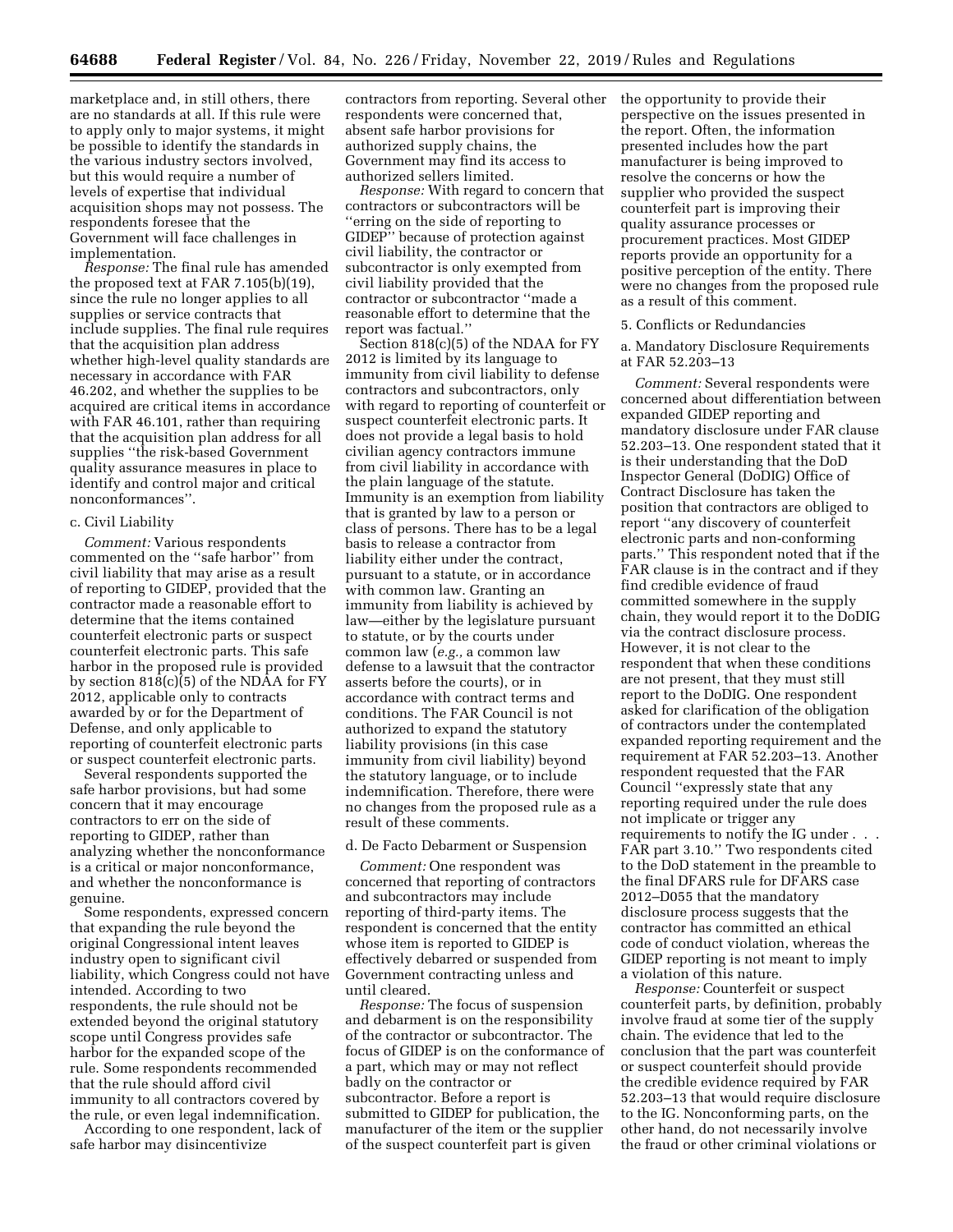civil false claims violations listed at FAR 52.203–13, and therefore may, but do not necessarily, trigger the disclosure requirement under FAR 52.203–13.

The fact that the clause is not in the contract may relieve the contractor from the specific requirement to report the credible evidence of fraud to the IG. However, although the clause at FAR 52.203–13 is only included in contracts in accordance with the clause prescription at FAR 3.1004, the requirements at FAR 3.1003(a)(2) state that, whether or not the clause is applicable, a contractor may be suspended and/or debarred for knowing failure to timely disclose to the Government, in connection with the award, performance, or closeout of a Government contract performed by the contractor or a subcontract award thereunder, credible evidence of a violation of Federal criminal law involving fraud or a violation of the Civil False Claims Act.

Although the mandatory disclosure under FAR 52.203–13 indicates an ethical code of conduct violation at some tier by some entity, that does not equate to an ethical violation by the contractor that is reporting the violation. Therefore, there was no change from the proposed rule as a result of these public comments.

## b. FAR Part 46 Quality Assurance Conflicts or Redundancies

*Comment:* Two respondents expressed concerns that the additional reporting is redundant and extending reporting to other areas duplicates controls already in place. One respondent stated that contractors are already required to report uncorrected nonconformances.

*Response:* While quality management systems standards require reporting of nonconformances in some instances, GIDEP reporting is not redundant because the GIDEP reporting is to the larger acquisition community thereby providing other acquisition activities an opportunity to mitigate disruptions caused by suspect and known counterfeit items. FAR part 46 and the Quality Management Systems Standards require reporting to the customer only. Therefore, there was no change from the proposed rule as a result of these public comments.

## c. DI–MISC–81832, Data Item Description: Counterfeit Prevention Plan (21 Jan 2011) Issued by National Reconnaissance Office (NRO)

*Comment:* One respondent stated that the proposed rule is in conflict with Data Item Description, DI–MISC–81832 COUNTERFEIT PREVENTION PLAN

(21 JAN 2011). The contractor is not required by the DID to notify the suppliers that the items are suspect counterfeit.

*Response:* The clause does not require the contractor to notify the suppliers. It requires reporting to the contracting officer and GIDEP. Therefore, there was no change from the proposed rule as a result of these public comments.

d. GIDEP Failure Experience Data (FED) Operations Manual

i. Notifying More Than One Customer on Single-Use Item

*Comment:* One respondent noted that the proposed rule is in conflict with the GIDEP Operating Manual. The respondent stated that the GIDEP Operating Manual does not require reporting of items ''acquired for a specific application or use, and known not to be used by anyone else,'' whereas the rule conflicts with this.

*Response:* The GIDEP Operations Manual does not conflict with either the proposed or the final rule. The rule requires reporting of major or critical nonconformances to GIDEP only for ''common items,'' which term is defined at FAR 46.101 to mean an item that has multiple applications versus a single or peculiar application. The Operations Manual states ''Items and services uniquely acquired for a specific application or use, and known not to be used by anyone else, will not be reported through GIDEP. If you are unsure whether the item may be similar to one used for another application modified only by the color or slight change of form or fit, you should report the nonconforming item or service using the applicable form.''

If parts are procured from sources open to or available to the broader industrial base, then it is likely others have procured the same part and it should be reported.

#### ii. GIDEP Community Collaboration

*Comment:* Two respondents stated that the GIDEP manual already contains a reporting process that many involved with Federal contracting already use. One respondent does not support changes to the reporting process documented in the manual. According to the respondent: ''All enhancements and changes to reporting requirements should be implemented through the GIDEP membership community where Government and industry advisory groups collaborate, pilot, and execute reporting requirement changes.''

*Response:* This FAR rule is not changing the GIDEP process. In some instances the rule now requires

mandatory reporting, rather than voluntary reporting, but does not change how to report. No change from the proposed rule is required as a result of these comments.

e. Food and Drug Administration MedWatch Database

*Comment:* One respondent stated that the intent of the rule is for information to be exchanged among agencies about nonconformance. This goal is served by the Food and Drug Administration MedWatch database for products regulated by the Food and Drug Administration that present a risk to health.

*Response:* The final rule no longer applies to acquisition of items reported in the Food and Drug Administration's MedWatch database due to the change to the clause prescription at 46.317(b)(2) and the change to the clause flowdown at 52.246–26(g)(2)(ii).

#### 6. Safeguards

a. Proprietary Data Under Trade Secrets Act

*Comments:* One respondent expressed concern whether adequate measures and processes are in place to ensure that proprietary data or information protected under the Trade Secrets Act shall not be reported.

*Response:* It is GIDEP policy that submitted reports should not contain proprietary data. To make this prohibition explicit, the final rule adds a new paragraph (d) to the clause at FAR 52.246–26, which states that submitted reports are not to include ''trade secrets or confidential commercial or financial information protected under the Trade Secrets Act.'' It is the practice of GIDEP that all GIDEP reports are screened upon receipt for information labelled as proprietary data or information protected under the Trade Secrets Act. If this data is found, it is brought to the attention of the submitter. If the submitter of the report is insistent upon including the proprietary data, a written release is obtained.

## b. Impact on Ongoing Criminal Investigation

*Comments:* One respondent recommended that the proposed rule should provide ''clear guidance as to when a report should not be made if a criminal investigation is in-process and reporting could impact such investigation.''

*Response:* The final rule has been modified at FAR 52.246–26(c)(2) to add the statement that a GIDEP report should not be submitted when the contractor is aware that the issue it is reporting is being investigated unless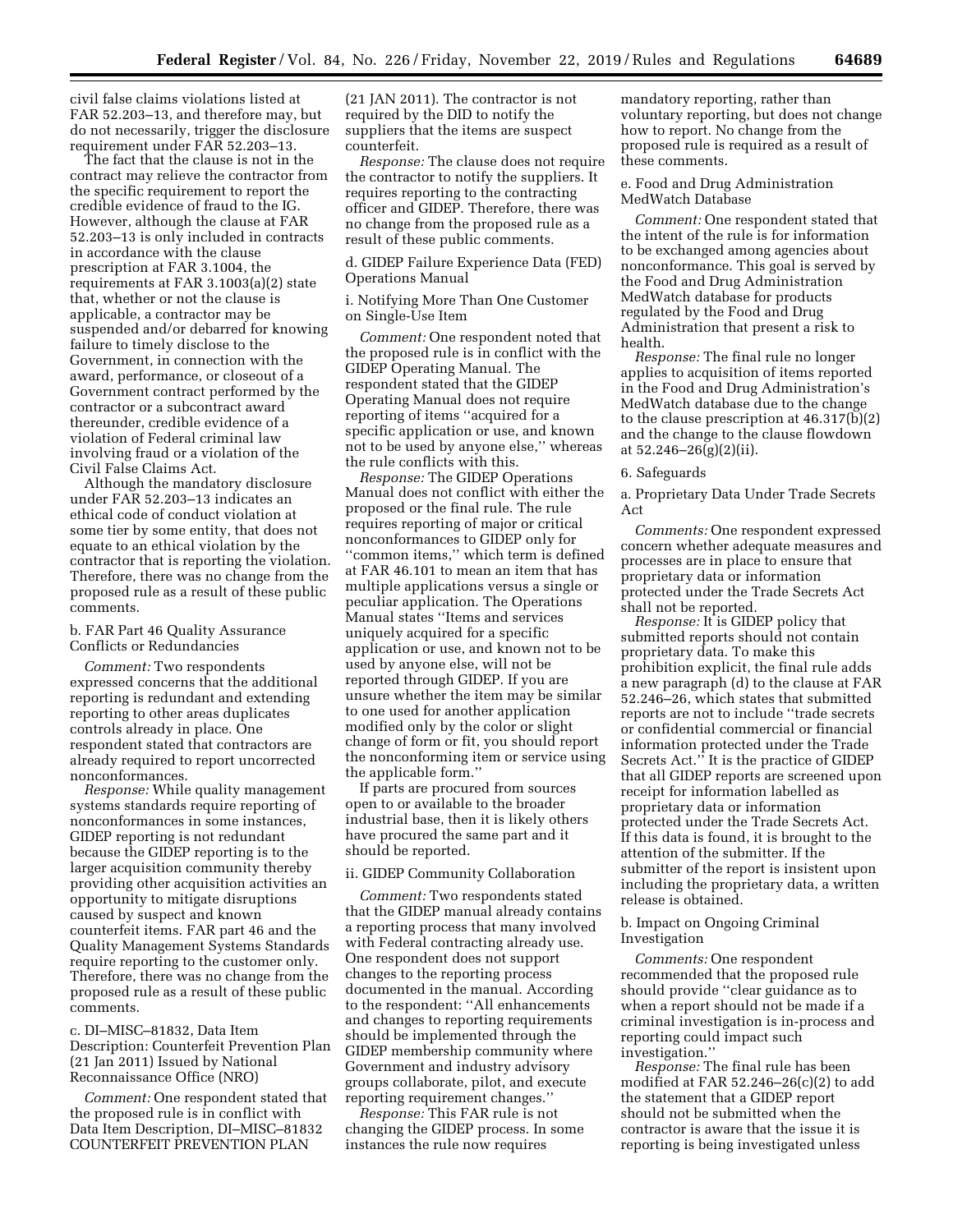the report has been approved by the cognizant law enforcement agency.

## c. Export-Controlled Data

*Comments:* One respondent expressed concern whether adequate measures and processes are in place to ensure that ''export controlled data is not inadvertently released to unauthorized parties.''

*Response:* The final rule revised the clause at 52.246–26(b)(1) and (c)(1) to clarify that the GIDEP reporting and screening requirement does not apply if the contractor is a foreign corporation or partnership that does not have an office, place of business, or fiscal paying agent in the United States. Since foreign corporations will not be allowed to screen or submit GIDEP reports, exportcontrolled data will not be inadvertently released to unauthorized parties as a result of this rule. Further, when applying for access to GIDEP, all applicants are required to agree to the GIDEP Operations Manual, Chapter 2, Appendix A, ''GIDEP Terms and Conditions'' that include the following—''Safeguard GIDEP data in accordance with the Security and Technology Transfer regulations of the U.S. and Canadian Governments. The U.S. regulations are located at 15 CFR chapter VII, subchapter C ''Export Administration Regulations''. For example, these regulations include rules covering access by and disclosure to foreign nationals employed at the businesses within the United States or Canada.

7. Additional Guidance

a. Disposition of Counterfeit Parts

*Comments:* One respondent recommended that the Government establish and communicate—

(1) An official position about what a recipient of suspect/actual counterfeit parts should do with the material when it discovers/determines that it may be counterfeit;

(2) Procedures the Government would prefer industry follow in securing suspect counterfeit electronic parts and preserve the chain of custody; and

(3) Guidance addressing how long after a company notifies the Government of its conclusion that industry should retain suspect counterfeit electronic parts.

*Response:* FAR 46.407(h) provides that the contracting officer shall provide disposition instructions for counterfeit or suspect counterfeit items in accordance with agency policy. Agency policy may require the contracting officer to direct the contractor to retain such items for investigative or

evidentiary purposes. Also, FAR 52.246–26(b)(3) directs the contractor to retain counterfeit or suspect counterfeit items in its possession at the time of discovery until disposition instructions have been provided by the contracting officer. Therefore, no changes from the proposed rule are required.

#### b. Law Enforcement Lead

*Comments:* One respondent noted that industry would prefer a single Federal law enforcement agency as a point of contact for questions, understanding best practices, referrals, etc. Industry would look to this agency for purposes of reporting and investigation of events such as discovery of counterfeit electronic parts and recommended that GIDEP be the mechanism by which notification to such law enforcement is conducted.

*Response:* This recommendation is outside the scope of this case and no change is made to the final rule.

c. Cooperation Between Original Component Manufacturers (OCMs) and **Contractors** 

*Comments:* One respondent addressed difficulties with obtaining sufficient information from the OCM to suspect an item is counterfeit. The respondent indicated that industry benefits, under certain circumstances, from attempting to authenticate electronic parts procured from other than ''trusted suppliers'' when the OCM cooperates. Such circumstances include—

(1) The parts in question are electronic components for items contained in fielded systems previously sold to the Government years earlier and are now needed to support replacement or additional requirements for those same systems;

(2) The OCM no longer manufactures the part in question;

(3) Neither the OCM nor its authorized distributors have the part in stock; and

(4) There is not enough time or inventory to engage authorized aftermarket manufacturers.

According to the respondent, OCMs occasionally refuse to verify such information as lot number, date code, and trademark of suspect counterfeit parts citing that (1) the reporting company did not purchase the part in question from the OCM; (2) taking time to assess the part costs the OCM money; and (3) the risk to the OCM involved in terms of liability to the seller of the part if the OCM's input to the reporting company is incorrect. The respondent recommended that the Government allow industry to bring its requests for such information from OCMs to Federal

law enforcement to obtain the information from the OCM or encourage OCMs to cooperate with industry in the collective public good.

*Response:* It is outside the scope of this case and the authority of the Councils to require OCMs to provide information to another entity with regard to suspect counterfeit parts; therefore, no change is made to the final rule.

#### 8. Technical Corrections/Comments

*Comment:* According to one respondent, the FAR text should reference 12.301(d)(5) rather than 12.301(d)(4) for the requirement to include the clause FAR 52.246–26, Reporting Nonconforming Items.

*Response:* The respondent is correct. However, this issue is no longer relevant, as this clause is no longer required for acquisitions of commercial items.

*Comment:* One respondent commented that if the proposed rule is intended to require flowing down FAR 52.246–26 to commercial-item subcontracts awarded under commercial-item prime contracts, then the FAR Council should propose corresponding amendments to FAR 52.212–5(e).

*Response:* The respondent is technically correct. However, the final rule no longer applies to contracts for the acquisition of commercial items using FAR part 12 procedures, nor does the rule flow down to subcontracts for commercial items.

*Comment:* One respondent stated that the proposed rule and clause use the term ''contractor'' at some points and ''Contractor'' at other points.

*Response:* In accordance with FAR drafting conventions, the term ''contractor'' is not capitalized in the FAR text, but in a clause it is capitalized to indicate the prime contractor.

9. Phased Implementation

a. Adequate Time To Develop Practices, Processes, and Tools

*Comment:* One respondent proposed a phased implementation approach to allow adequate time for the supply base to develop practices, processes, and tools to comply with the requirements. This would allow for system access and training needs of companies newly reporting in GIDEP and for existing participants' to establish internal protocols to ensure accurate, timely and complete GIDEP reporting.

*Response:* The Councils do not agree that a phased implementation approach is necessary and no change is made to the final rule. The GIDEP system is well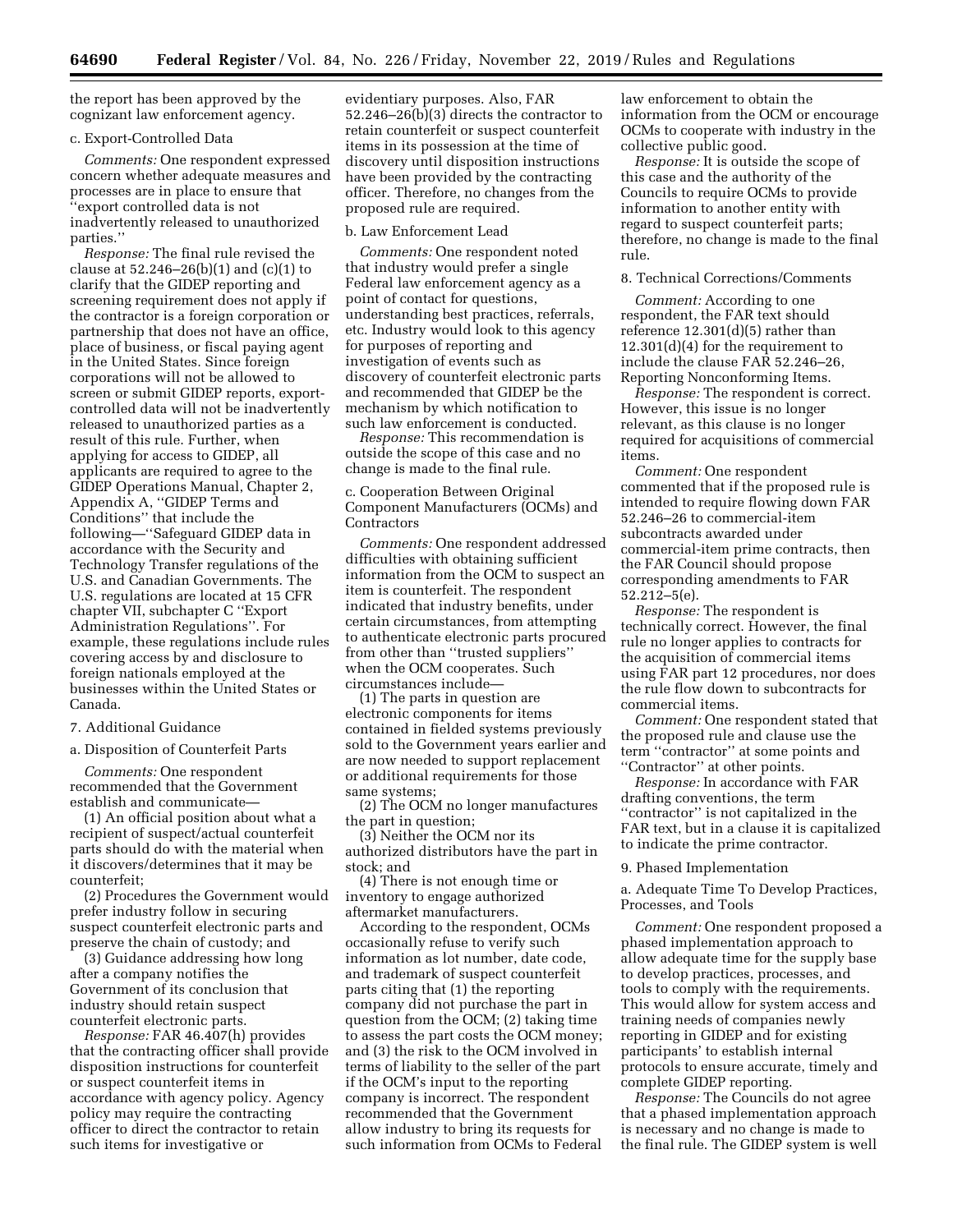established and support is provided in a variety of ways to assist users. Instructions are provided in the GIDEP Operations Manual found on the GIDEP website, along with information on instructional modules and web-based training. Additionally, the GIDEP Operations Center has a Help Desk to assist users. These tools will assist with compliance and reduce the need to develop extensive practices, processes, and internal protocols.

#### b. Limit Reporting Requirement

*Comment:* Two respondents proposed a phased-in approach initially limited to reporting counterfeit and suspected counterfeit parts and only later expanded once the processes for implementing such systems are established and functioning.

*Response:* Because the final rule has been significantly descoped there is no need for a phased-in approach and no change was made to the rule concerning a phased-in approach.

#### c. Expanded Access to GIDEP

*Comment:* One respondent proposed the FAR Council delay implementation of the rule or make GIDEP participation voluntary until access to GIDEP is more broadly available, specifically to non-U.S. and non-Canadian companies who do not presently have access to the system.

*Response:* The final rule does not extend access to foreign contractors. It has been determined that the inclusion of foreign contractors would be beyond the manageable scope of this rule. Therefore, the final rule adds the statement in paragraphs (b)(1) and (c)(1) of the clause at 52.246–26 that foreign contractors are not required to submit or screen GIDEP reports.

## d. Commercial Item Contractors' Exemption

*Comment:* One respondent proposes to exempt commercial item contractors, their subcontractors and suppliers from the initial applicability of the rule.

*Response:* The final rule was revised to no longer apply to acquisition of commercial items and does not require flowdown to subcontracts for the acquisition of commercial items.

# 10. ''Major Rule'' Under 5 U.S.C. 804

*Comment:* One respondent disagreed with the statement in the preamble to the proposed that this is not a major rule under 5 U.S.C. 804. The respondent cites the value of current industry investments to secure supply chains and ensure product integrity, increased costs to the Government customer for compliance, and the additional liability

costs imposed on the Government industrial base and information and communication technology sectors.

*Response:* It is not the decision of the FAR Council whether a rule is a major rule, but it is, by the definition at 5 U.S.C. 804, the decision of the Office of Information and Regulatory Affairs (OIRA). OIRA determined that the proposed rule was not a major rule. This final rule has significantly less effect than the proposed rule (*e.g.,* estimated burden hours reduced from 1,422,000 to 30,966 hours), so is even less likely to be considered a major rule. As defined in 5 U.S.C. 804, ''major rule'' means any rule that the Administrator of the Office of Information and Regulatory Affairs of the Office of Management and Budget finds has resulted in or is likely to result in—

(A) An annual effect on the economy of \$100,000,000 or more;

(B) A major increase in costs or prices for consumers, individual industries, Federal, State, or local government agencies, or geographic regions; or

(C) Significant adverse effects on competition, employment, investment, productivity, innovation, or on the ability of United States-based enterprises to compete with foreignbased enterprises in domestic and export markets.

Quality assurance systems already have methods of analyzing and dealing with nonconformances; therefore, the bulk of the process in gathering information on nonconforming parts is already happening (*e.g.,* FAR 52.246–2, Inspection of Supplies—Fixed Price; or 52.246–3, Inspection of Supplies—Cost-Reimbursement).

#### 11. Small Business Impact

*Comment:* One respondent asserted the analysis of the costs and impacts of the proposed rule are greatly underestimated and that small businesses most assuredly will be impacted as the proposed rule requires a system for ongoing review of GIDEP, audit, investigation, and reporting; and investigation and reporting to GIDEP and the contracting officer. The respondent pointed out that small businesses have limited resources—both in terms of personnel and financial resources—to establish systems necessary to engage in these kinds of continuous monitoring, auditing, investigating, and reporting activities.

Another respondent stated that, although the proposed rule addresses an important objective—to mitigate the threat that counterfeit items pose when used in systems vital to an agency's mission—the rule imposes significant new monitoring and reporting

requirements that will pose particular challenges for small businesses. The respondent stated that the proposed rule was likely to increase costs for smaller businesses. The respondent cited examples, such as by requiring them to significantly increase quality assurance and compliance investments in order to remain at some tier in the Government supply chain, increasing liability costs associated with compliance failures, and increasing costs associated with the heightened risk of application of the exclusionary authority. This respondent also opined that in the section 818 regulatory process, the rulemakings have had the net effect of higher-tiered Federal contractors trimming their supply chains to eliminate companies unable or unwilling to implement flowdown policies or that cannot immediately demonstrate well in advance of entering supplier agreements that they have the capabilities demanded by the various section 818 rules. Ultimately, the by-product of this and other section 818 rulemakings is that they disproportionately and negatively impact small businesses through reduced participation in the Federal market and reduced Federal funding.

*Response:* The significant descoping of the applicability of this rule both at the prime and subcontract level, including removal of the applicability of the clause to commercial prime contracts, and removal of the flowdown requirements to subcontracts for commercial items (see paragraphs II.B.1.a. through II.B.1.c.) will greatly reduce the impact on small businesses. Additionally, the rule does not require application of section 818(c)(4) to DoD contracts and subcontracts that do not exceed the SAT. Furthermore, while this rule may require small businesses to implement new business practices, these practices will have the beneficial effect of making the business more competitive as potential prime contractors and business partners see the firm has instituted practices to avoid passing on counterfeits and items with major or critical nonconformances.

The Councils have revised the rule to lessen burden and reduced reporting requirements to the maximum extent while still getting information necessary to protect items that require higher-level quality standards, critical items, and electronic parts for DOD from counterfeit parts and major or critical nonconformances. Changes to the rule include: Focusing on supplies that require higher-level quality standards or are determined to be critical items, excluding foreign contractors and commercial items. Commercial items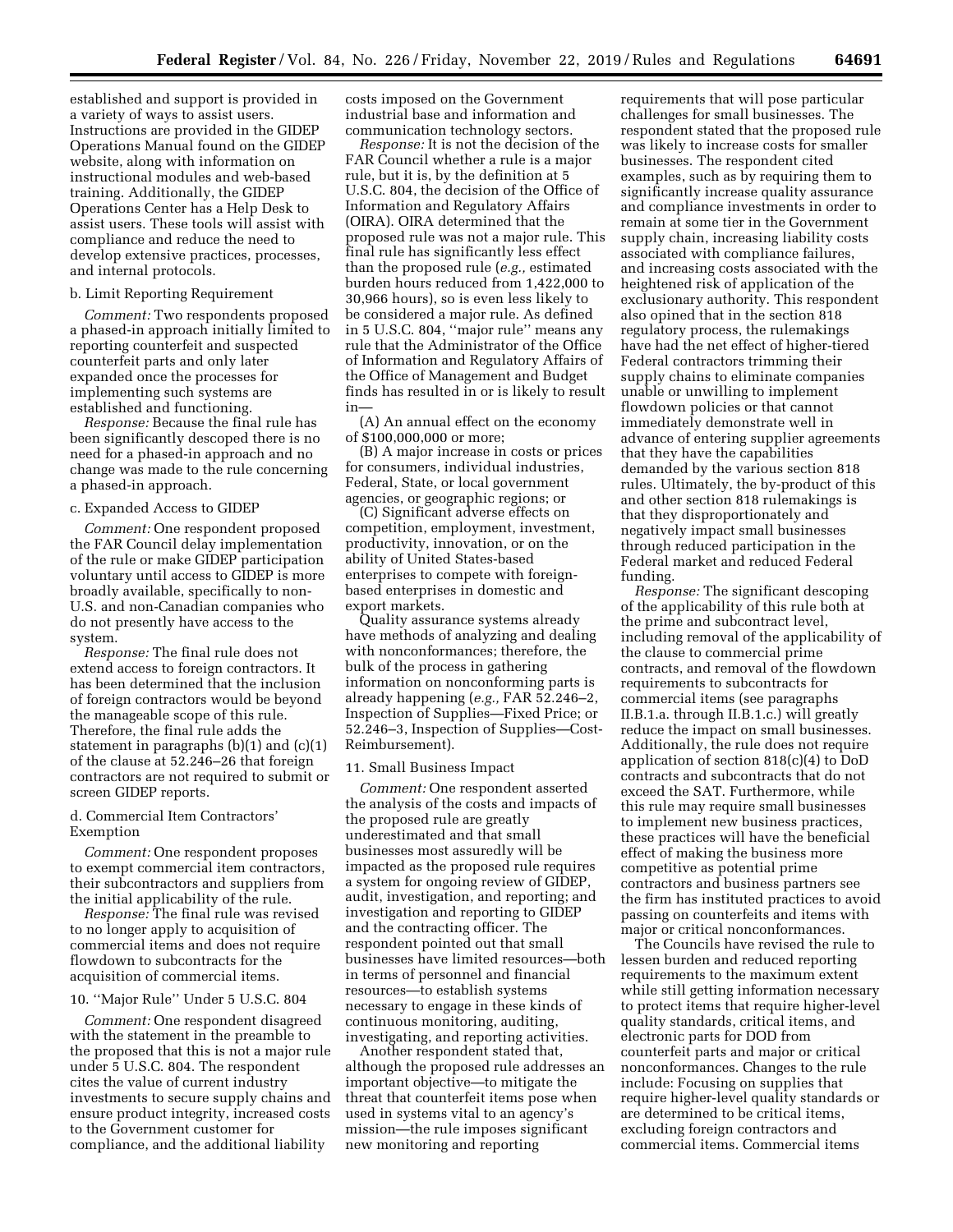include COTS items. This and other descoping efforts (see preamble sections II.A. and II.B.1.) reduced the estimated responses from 474,000 to 5,166 responses, and reduces the estimated burden hours from 1,422,000 hours to 30,986 hours, so that information is obtained where it is most critically needed.

*Comment:* One respondent was concerned that adding negotiations over quality assurance may further distort the playing field to hurt small businesses attempting to retain a degree of control in their operations when negotiating with prime contractors. Conversely, lower-tier subcontractors, particularly commercial item contractors and small business entities, may assert that they do not have (and cannot afford to have) the sophisticated internal control systems necessary to detect and categorize the types of nonconforming conditions that require reporting to GIDEP. Neither the proposed clause nor the proposed regulation offers any guidance for resolving such conflicts.

*Response:* Part of the concern of the respondent was that higher-tier contractors could insist on imposing quality control and reporting requirements that go well beyond those specified in the proposed clause to ensure that they fulfill their own obligation under the clause. In the final rule, paragraph (g)(3) of the clause at 52.246–26 revises the flowdown language to restrict changes to the clause (see paragraph II.B.2.d.).

### 12. Information Collection Requirements

*Comment:* Various respondents commented on the estimate of the information collection requirement in the preamble to the proposed rule.

Several respondents stated that the burden is currently underestimated. According to a respondent, the estimate of 474,000 reports underestimates the potential burden of the expanded reporting requirements because it failed to account for the growth in GIDEP reporting entities and relies on the number of companies currently participating in GIDEP.

Various respondents commented that 3 hours per report was substantially underestimated. One respondent noted that any incident must be identified, investigated, and reported. Procedures need to be followed, individuals with expertise need to be consulted, tests need to be performed and reports to memorialize findings of the review need to be prepared and filed. Another respondent noted that a single report can take up to 100 hours to complete, including significant legal review.

Another respondent commented that the ''very low estimate'' seems to ignore the significant time and costs associated with training, implementation, and the risks of liability.

*Response:* DoD, GSA, and NASA have completely revised the estimated number of reports per year because the rule has been significantly descoped and data was also reviewed regarding the current number of participating contractors and the current number of reports submitted, resulting in an estimate of 51,657 participating contractors submitting 5,166 reports per year.

Industry already has all the information necessary to prepare a GIDEP report, based on existing quality assurance systems and procedures. However, in response to the industry comments and after discussions with subject matter experts, DoD, GSA, and NASA have reconsidered the number of estimated hours to prepare, review, and submit the report at an average of 6 hours per report (see section VII of this preamble).

# **III. Applicability to Contracts at or Below the Simplified Acquisition Threshold (SAT) and for Commercial Items, Including Commercially Available Off-the-Shelf (COTS) Items**

*A. Applicability to Contracts at or Below the SAT* 

41 U.S.C. 1905 governs the applicability of laws to contracts or subcontracts in amounts not greater than the SAT. It is intended to limit the applicability of laws to such contracts or subcontracts. 41 U.S.C. 1905 provides that if a provision of law contains criminal or civil penalties, or if the FAR Council, which includes DoD, makes a written determination that it is not in the best interest of the Federal Government to exempt contracts or subcontracts at or below the SAT, the law will apply to them. The FAR Council has not made this determination. Therefore, section 818(c)(4) of Public Law 112–81 will not be applied below the SAT at either the prime or subcontract level. However, the Governmentwide policy, which is not required by statute, with regard to items that require higher level quality standards and critical items (including electronic parts), will be applied below the SAT, because for such parts, counterfeit or nonconforming parts of any dollar value can still cause hazardous or unsafe conditions for individual using the equipment and can lead to mission failure.

# *B. Applicability to Contracts for the Acquisition of Commercial Items, Including COTS Items*

41 U.S.C. 1906 governs the applicability of laws to contracts and subcontracts for the acquisition of commercial items, and is intended to limit the applicability of laws to contracts and subcontracts for the acquisition of commercial items. 41 U.S.C. 1906 provides that if a provision of law contains criminal or civil penalties, or if the FAR Council makes a written determination that it is not in the best interest of the Federal Government to exempt commercial item contracts, the provision of law will apply to contracts for the acquisition of commercial items.

Likewise, 41 U.S.C. 1907 governs the applicability of laws to the acquisition of COTS items, with the Administrator for Federal Procurement Policy serving as the decision authority in determining whether it is not in the best interest of the Government to exempt contracts for COTS items from a provision of law.

The FAR Council and the Administrator for Federal Procurement Policy have not made these determinations with regard to application of section 818(c)(4) of Public Law 112–81 to contracts and subcontracts for the acquisition of commercial items and COTS items, respectively. This final rule will not apply the requirements of section 818(c)(4) of Public Law 112–81 or the Governmentwide policy to prime contracts for the acquisition of commercial items using FAR part 12 procedures and will not flow the clause FAR 52.246–26 down to subcontracts for the acquisition of commercial items.

# **IV. Expected Costs**

DoD, GSA, and NASA have performed a regulatory cost analysis on this rule. The following is a summary of the estimated public and Government costs. Currently, there is no FAR requirement for contractors to exchange information about counterfeit, suspect counterfeit or major or critical nonconforming items in a Governmentwide database. This final rule establishes the requirement for contractors to search for and share information on such items in GIDEP. Specifically, the rule adds a new FAR clause at 52.246–26, Reporting Nonconforming Items, that includes a requirement for contractors to: (1) Screen GIDEP for items which may have critical or major nonconformances or items that are counterfeits or suspect counterfeits; and (2) report to GIDEP and the contracting officer within 60 days of becoming aware or having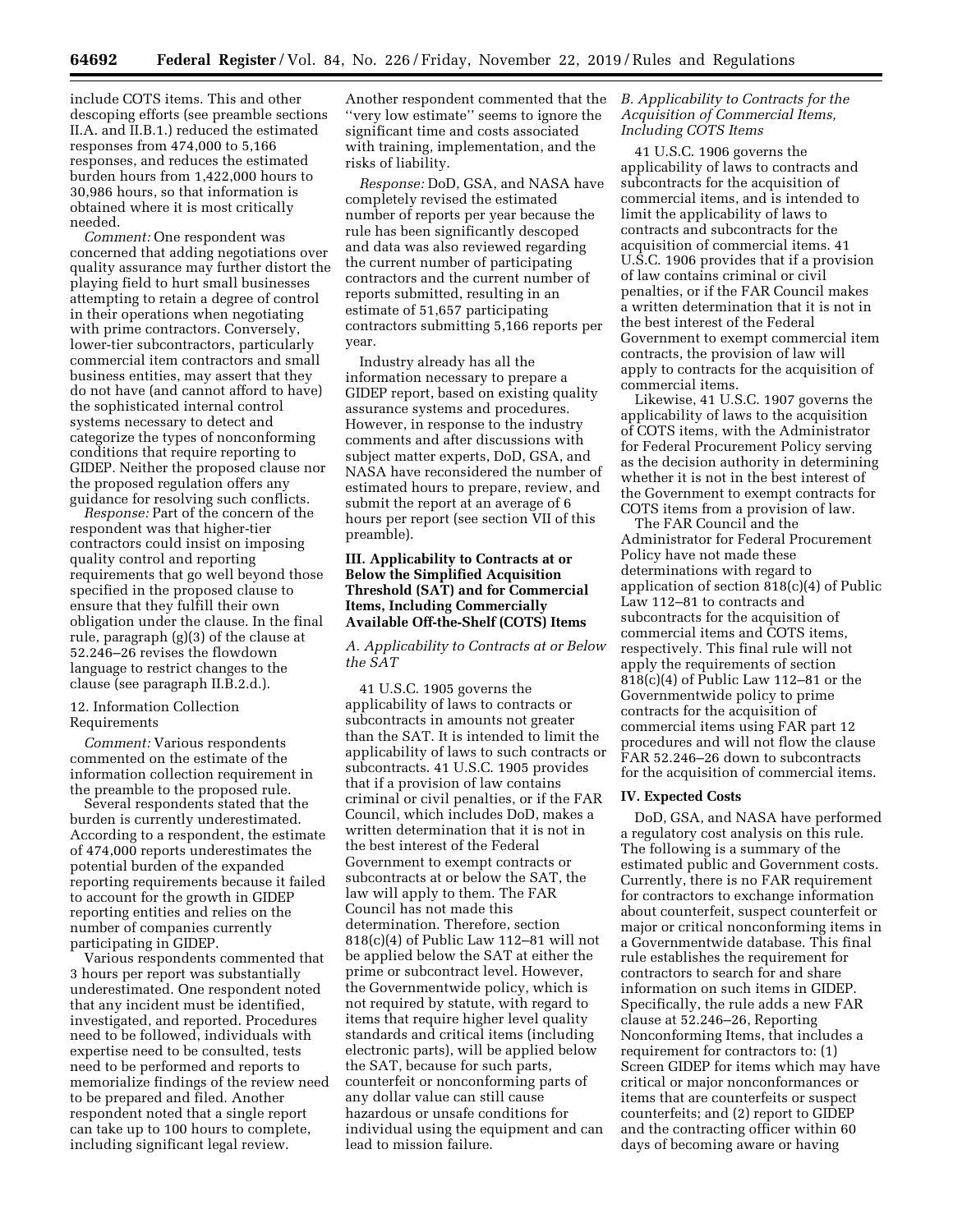reason to suspect—such as through inspection, testing, record review, or notification from another source (*e.g.,*  seller, customer, third party)—that an end item purchased by the contractor for delivery to, or for, the Government is counterfeit or suspect counterfeit. These screening and reporting requirements apply to contracts that are: (1) Subject to higher-level quality standards in accordance with the clause at FAR 52.246–11, Higher-Level Contract Quality Requirement; (2) for critical items; or (3) for acquisitions over the simplified acquisition threshold of electronic parts or end items, components, parts, or assemblies containing electronic parts, by, or for the Department of Defense.

By sharing this information in GIDEP, both the Government and contractors will benefit from knowing about and avoiding items with critical or major nonconformances, or items that are counterfeits or suspect counterfeits. Sharing this information in GIDEP will reduce the risk of having such items in the supply chain for mission critical

items where failure would endanger an agency mission, cause catastrophic failures, or endanger human health and the environment. Although unable to quantify the benefits of this rule, the Government expects reduction in the high costs of potential damage to equipment, mission failure, and even injury and death of personnel.

The following is a summary of the estimated public and Government cost savings calculated in perpetuity in 2016 dollars at a 7-percent discount rate:

| Summary          | <b>Public</b>                                      | Government                                 | Total                                              |
|------------------|----------------------------------------------------|--------------------------------------------|----------------------------------------------------|
| Annualized Costs | \$209,045,344.99<br>14.633.174.15<br>11.945.028.99 | \$4.007.342.86<br>280.514.00<br>228.982.98 | \$213.052.687.85<br>14.913.688.15<br>12.174.011.97 |

To access the full regulatory cost analysis for this rule, go to the Federal eRulemaking Portal at *[https://](https://www.regulations.gov) [www.regulations.gov,](https://www.regulations.gov)* search for ''FAR Case 2013–002,'' click ''Open Docket,'' and view ''Supporting Documents.''

## **V. Executive Orders 12866 and 13563**

Executive Orders (E.O.s) 12866 and 13563 direct agencies to assess all costs and benefits of available regulatory alternatives and, if regulation is necessary, to select regulatory approaches that maximize net benefits (including potential economic, environmental, public health and safety effects, distributive impacts, and equity). E.O. 13563 emphasizes the importance of quantifying both costs and benefits, of reducing costs, of harmonizing rules, and of promoting flexibility. This is a significant regulatory action and, therefore, was subject to review under section 6(b) of E.O. 12866, Regulatory Planning and Review, dated September 30, 1993. This rule is not a major rule under 5 U.S.C. 804.

#### **VI. Executive Order 13771**

This rule is an E.O. 13771 regulatory action. The total annualized value of the cost is \$14,913,688.15. Details on the estimated costs can be found in section IV. of this preamble.

#### **VII. Regulatory Flexibility Act**

DoD, GSA, and NASA have prepared a Final Regulatory Flexibility Analysis (FRFA) consistent with the Regulatory Flexibility Act, 5 U.S.C. 601, *et seq.* The FRFA is summarized as follows:

This rule partially implements section 818 of the National Defense Authorization Act (NDAA) for Fiscal Year (FY) 2012 (Pub. L. 112–81, 10 U.S.C. 2302 Note), requiring regulations regarding the definition,

prevention, detection and reporting of actual or suspected counterfeit electronic parts in the Government-Industry Data Exchange Program (GIDEP) system. Section 818(c)(4) was directed specifically at the reporting of counterfeit or suspect counterfeit electronic parts by Department of Defense (DoD) contractors and subcontractors; however, the Civilian Agency Acquisition Council and the Defense Acquisition Regulations Counsel (the Councils) consider the problem of nonconforming and counterfeit parts to be significant across the Federal Government and, therefore this rule applies to all applicable Federal contracts.

Respondents expressed concern about the scope of the proposed rule and the potential difficulty of tracking and reporting, especially for small businesses.

• One respondent asserted that the analysis of the costs and impacts of the proposed rule were greatly underestimated and that small business most assuredly will be impacted as the proposed rule requires a system for ongoing review of GIDEP, audit, investigation, and reporting to GIDEP and the contracting officer. The respondent pointed out that small businesses have limited resources—both in terms of personnel and financial resources—to establish systems necessary to engage in these kinds of continuous monitoring, auditing, investigating, and reporting activities.

• Another respondent stated that the proposed rule was likely to increase cost for smaller businesses. The respondent cited examples, such as by requiring them to significantly increase quality assurance and compliance investments in order to remain at some tier in the Government supply chain, increasing liability costs associated with compliance failures, and increasing costs associated with the heightened risk of application of the exclusionary authority.

In response to these concerns, the Councils significantly descoped the rule, both at the prime and the subcontract level. The final rule no longer applies to contracts or subcontracts for the acquisition of commercial items. Additionally, the rule does not require application of section 818(c)(4) to DoD contracts and subcontracts

that do not exceed the simplified acquisition threshold (see FAR 46.317(a) and  $52.246-$ 26(g)(1)).

The removal of the flowdown requirements will greatly reduce the impact on small businesses. While this rule may require small businesses to implement new business practices involving screening GIDEP reports or reporting in GIDEP if a mission critical nonconforming item is discovered, we do not expect the incident of finding mission critical nonconformances to be frequent. These practices will have the beneficial effect of making the business more competitive as potential prime contractors and business partners see that the firm has instituted practices to avoid passing on counterfeit parts and items with critical nonconformances.

One respondent was concerned that adding negotiations over quality assurance may further distort the playing field to hurt small businesses attempting to retain a degree of control in their operations when negotiating with prime contractors. Conversely, lowertier subcontractors, particularly commercialitem contractors and small-business entities, may assert that they do not have (and cannot afford to have) the sophisticated internal control systems necessary to detect and categorize the types of nonconforming conditions that require reporting to GIDEP. Neither the proposed clause nor the proposed regulation offers any guidance for resolving such conflicts.

Part of the concern of the respondent was that higher-tier contractors could insist on imposing quality control and reporting requirements that go well beyond those specified in the proposed clause to ensure that they fulfill their own obligation under the clause. This issue has been resolved through amendment of the flowdown language to restrict changes to the clause.

The rule applies to contracts that have higher-level quality assurance requirements (FAR 52.246–11), contracts for critical items, and DoD contracts for electronic parts that exceed the simplified acquisition threshold (other than commercial items). The total number of contractors and subcontractors to which the rule will apply is estimated to be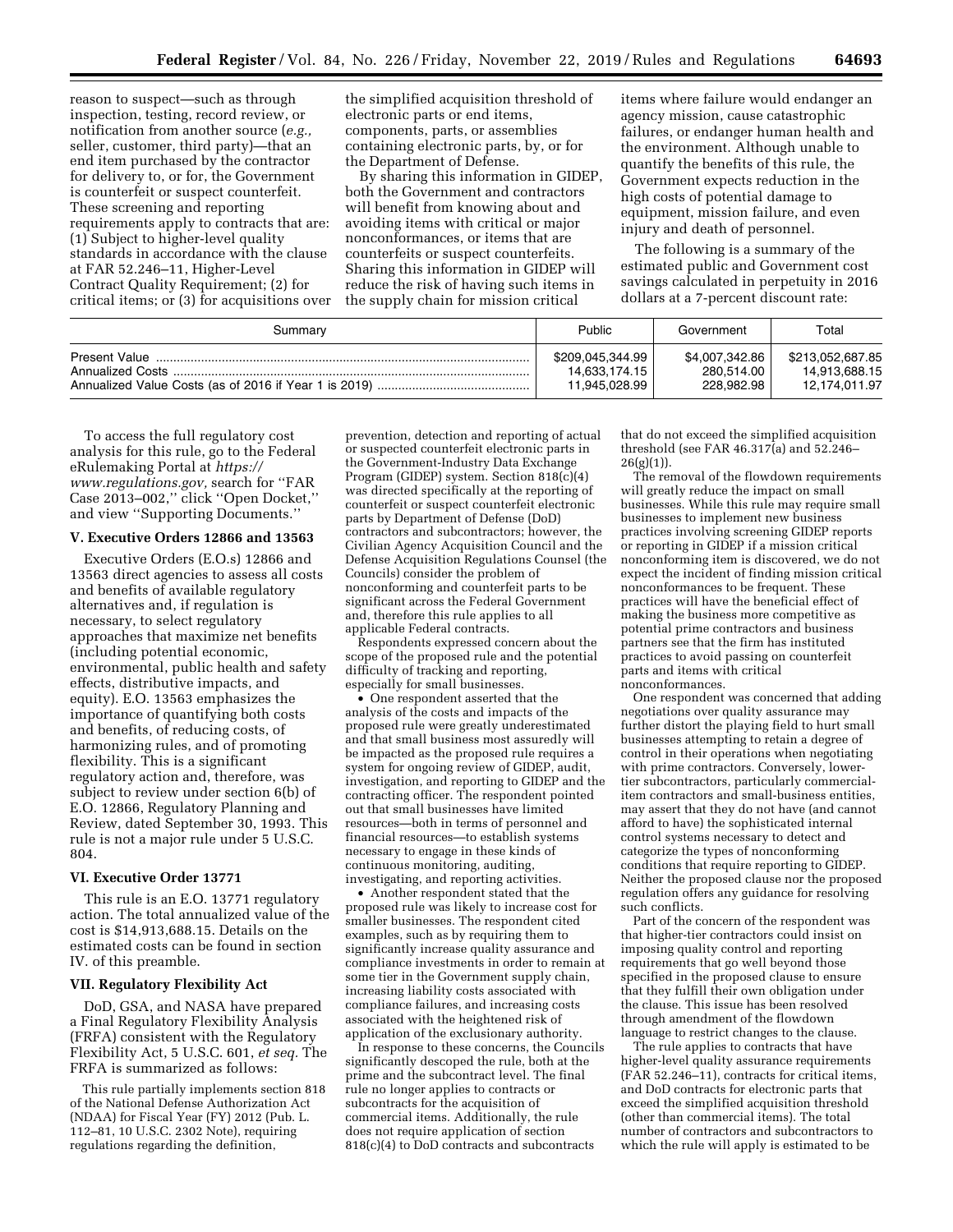51,657. Of this number, it is estimated 42,153 or 82 percent will be small businesses, of which approximately 10 percent may be required to submit a GIDEP report in a given year.

This rule requires screening of GIDEP reports; written notice to the contracting officer within 60 days of becoming aware through inspection or testing of counterfeit or suspect counterfeit parts for delivery to, or for, the Government; and reporting of counterfeit and suspect counterfeit items and common items that have a critical or major nonconformance into GIDEP.

The Government vitally needs a program to protect its critical assets from the threat of loss and especially where failure of the item could injure personnel or jeopardize a vital agency mission. The Councils carefully weighed the stated concerns of businesses against the serious impact parts with major or critical nonconformances may have on critical items.

As described above, the Councils minimized the economic impact on small entities consistent with the stated objects of the rule by descoping the rule significantly to the maximum extent possible while maintaining the ability to track and avoid counterfeit, suspect counterfeit items and common items that have a critical or major nonconformance.

Interested parties may obtain a copy of the FRFA from the Regulatory Secretariat Division. The Regulatory Secretariat Division has submitted a copy of the FRFA to the Chief Counsel for Advocacy of the Small Business Administration.

## **VIII. Paperwork Reduction Act**

The Paperwork Reduction Act (44 U.S.C. chapter 35) applies. The rule contains information collection requirements. OMB has cleared this information collection requirement under OMB Control Number 9000–0187, titled: ''Reporting of Nonconforming Items to the Government-Industry Data Exchange Program.'' Due to the major descoping of the final rule, the approved estimated number of responses is substantially less than the estimated responses in the preamble to the proposed rule. However, the number of hours per response has been increased to 6 hours.

*Respondents:* 5,166. *Responses per respondent:* 1. *Total annual responses:* 5,166. *Preparation hours per response:* 6. *Total response burden hours:* 30,996.

#### **List of Subjects in 48 CFR Parts 1, 2, 7, 46, and 52**

Government procurement.

#### **William F. Clark,**

*Director, Office of Government-wide Acquisition Policy, Office of Acquisition Policy, Office of Government-wide Policy.* 

Therefore, DoD, GSA and NASA are issuing a final rule amending 48 CFR

parts 1, 2, 7, 46, and 52 as set forth below:

■ 1. The authority citation for parts 1, 2, 7, 46, and 52 continues to read as follows:

**Authority:** 40 U.S.C. 121(c); 10 U.S.C. chapter 137; and 51 U.S.C. 20113.

## **PART 1—FEDERAL ACQUISITION REGULATIONS SYSTEM**

■ 2. In section 1.106 amend the table by adding in numerical sequence, the entry for  $"52.246-26"$  to read as follows:

#### **1.106 OMB approval under the Paperwork Reduction Act.**

\* \* \* \* \*

| <b>FAR</b> segment |               | OMB control No. |         |           |
|--------------------|---------------|-----------------|---------|-----------|
| $\star$            | $\star$       | $\star$         | $\star$ | $\star$   |
|                    | $52.246 - 26$ |                 |         | 9000-0187 |
| $\star$            | $\star$       | ÷               | ÷       | ÷         |

# **PART 2—DEFINITIONS OF WORDS AND TERMS**

■ 3. Amend section 2.101 in paragraph (b) by revising the definition ''Common item'' to read as follows:

## **2.101 Definitions.**

\* \* \* \* \* (b) \* \* \* *Common item* means material that is

common to the applicable Government contract and the contractor's other work, except that for use in the clause at 52.246–26, see the definition in paragraph (a) of that clause. \* \* \* \* \*

# **PART 7—ACQUISITION PLANNING**

■ 4. Amend section 7.105, in paragraph (b)(19) by adding a new sentence to the end of the paragraph to read as follows:

#### **7.105 Contents of written acquisition plans.**

- \* \* \* \* \*
	- (b) \* \* \*

(19) \* \* \* In contracts for supplies or service contracts that include supplies, address whether higher-level quality standards are necessary (46.202) and whether the supplies to be acquired are critical items (46.101).

#### \* \* \* \* \*

# **PART 46—QUALITY ASSURANCE**

■ 5. Amend section 46.101 by adding, in alphabetical order, the definitions ''Counterfeit item'', ''Critical item'', ''Design activity'', and ''Suspect counterfeit item'' to read as follows:

#### **46.101 Definitions.**

\* \* \* \* \*

*Counterfeit item* means an unlawful or unauthorized reproduction, substitution, or alteration that has been knowingly mismarked, misidentified, or otherwise misrepresented to be an authentic, unmodified item from the original manufacturer, or a source with the express written authority of the original manufacturer or current design activity, including an authorized aftermarket manufacturer. Unlawful or unauthorized substitution includes used items represented as new, or the false identification of grade, serial number, lot number, date code, or performance characteristics.

*Critical item* means an item, the failure of which is likely to result in hazardous or unsafe conditions for individuals using, maintaining, or depending upon the item; or is likely to prevent performance of a vital agency mission.

\* \* \* \* \* *Design activity* means an organization, Government or contractor, that has responsibility for the design and configuration of an item, including the preparation or maintenance of design documents. Design activity could be the original organization, or an organization to which design responsibility has been transferred.

\* \* \* \* \* *Suspect counterfeit item* means an item for which credible evidence (including but not limited to, visual inspection or testing) provides reasonable doubt that the item is authentic.

■ 6. Add section 46.317 to read as follows:

\* \* \* \* \*

# **46.317 Reporting Nonconforming Items.**

(a) Except as provided in paragraph (b) of this section, the contracting officer shall insert the clause at 52.246–26, Reporting Nonconforming Items, in solicitations and contracts—as follows:

(1) For an acquisition by any agency, including the Department of Defense, of—

(i) Any items that are subject to higher-level quality standards in accordance with the clause at 52.246– 11, Higher-Level Contract Quality Requirement;

(ii) Any items that the contracting officer, in consultation with the requiring activity determines to be critical items for which use of the clause is appropriate;

(2) In addition (as required by paragraph (c)(4) of section 818 of the National Defense Authorization Act for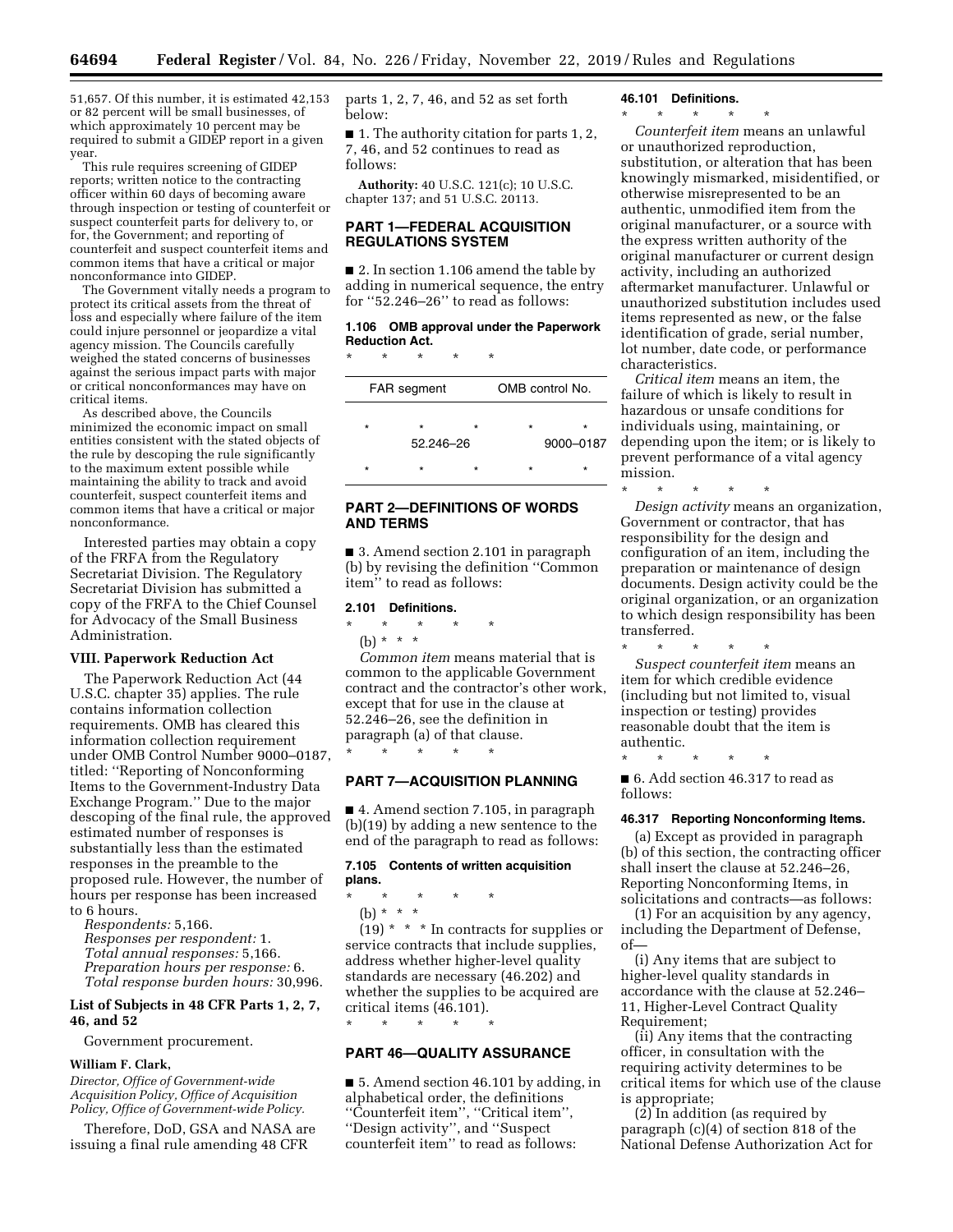Fiscal Year 2012 (Pub. L. 112–81)), for an acquisition that exceeds the simplified acquisition threshold and is by, or for, the Department of Defense of electronic parts or end items, components, parts, or materials containing electronic parts, whether or not covered in paragraph (a)(1) of this section; or

(3) For the acquisition of services, if the contractor will furnish, as part of the service, any items that meet the criteria specified in paragraphs (a)(1) through (a)(2) of this section.

(b) The contracting officer shall not insert the clause at 52.246–26, Reporting Nonconforming Items, in solicitations and contracts when acquiring—

(1) Commercial items using part 12 procedures; or

(2) Medical devices that are subject to the Food and Drug Administration reporting requirements at 21 CFR 803.

(c) If required by agency policy, the contracting officer may modify paragraph (b)(4) of the clause at 52.246– 26, but only to change the responsibility for the contractor to submit reports to the agency rather than to Government-Industry Data Exchange Program (GIDEP), so that the agency instead of the contractor submits reports to GIDEP within the mandatory 60 days.

■ 7. Amend section 46.407 by adding paragraph (h) to read as follows:

## **46.407 Nonconforming supplies or services.**

\* \* \* \* \* (h) The contracting officer shall provide disposition instructions for counterfeit or suspect counterfeit items in accordance with agency policy. Agency policy may require the contracting officer to direct the contractor to retain such items for investigative or evidentiary purposes.

# **PART 52—SOLICITATION PROVISIONS AND CONTRACT CLAUSES**

■ 8. Add section 52.246–26 to read as follows:

#### **52.246–26 Reporting Nonconforming Items.**

As prescribed in 46.317, insert the following clause:

#### **Reporting Nonconforming Items (Dec 2019)**

(a) *Definitions.* As used in this clause— *Common item* means an item that has multiple applications versus a single or peculiar application.

*Counterfeit item* means an unlawful or unauthorized reproduction, substitution, or alteration that has been knowingly mismarked, misidentified, or otherwise misrepresented to be an authentic, unmodified item from the original manufacturer, or a source with the express

written authority of the original manufacturer or current design activity, including an authorized aftermarket manufacturer. Unlawful or unauthorized substitution includes used items represented as new, or the false identification of grade, serial number, lot number, date code, or performance characteristics.

*Critical item* means an item, the failure of which is likely to result in hazardous or unsafe conditions for individuals using, maintaining, or depending upon the item; or is likely to prevent performance of a vital agency mission.

*Critical nonconformance* means a nonconformance that is likely to result in hazardous or unsafe conditions for individuals using, maintaining, or depending upon the supplies or services; or is likely to prevent performance of a vital agency mission.

*Design activity* means an organization, Government or contractor, that has responsibility for the design and configuration of an item, including the preparation or maintenance of design documents. Design activity could be the original organization, or an organization to which design responsibility has been transferred.

*Major nonconformance* means a nonconformance, other than critical, that is likely to result in failure of the supplies or services, or to materially reduce the usability of the supplies or services for their intended purpose.

*Suspect counterfeit item* means an item for which credible evidence (including but not limited to, visual inspection or testing) provides reasonable doubt that the item is authentic.

(b) The Contractor shall—

(1) Screen Government-Industry Data Exchange Program (GIDEP) reports, available at *[www.gidep.org,](http://www.gidep.org)* as a part of the Contractor's inspection system or program for the control of quality, to avoid the use and delivery of counterfeit or suspect counterfeit items or delivery of items that contain a major or critical nonconformance. This requirement does not apply if the Contractor is a foreign corporation or partnership that does not have an office, place of business, or fiscal paying agent in the United States;

(2) Provide written notification to the Contracting Officer within 60 days of becoming aware or having reason to suspect, such as through inspection, testing, record review, or notification from another source (*e.g.,* seller, customer, third party) that any end item, component, subassembly, part, or material contained in supplies purchased by the Contractor for delivery to, or for, the Government is counterfeit or suspect counterfeit;

(3) Retain counterfeit or suspect counterfeit items in its possession at the time of discovery until disposition instructions have been provided by the Contracting Officer; and

(4) Except as provided in paragraph (c) of this clause, submit a report to GIDEP at *[www.gidep.org](http://www.gidep.org)* within 60 days of becoming aware or having reason to suspect, such as through inspection, testing, record review, or notification from another source (*e.g.,* seller,

customer, third party) that an item purchased by the Contractor for delivery to, or for, the Government is—

(i) A counterfeit or suspect counterfeit item; or

(ii) A common item that has a major or critical nonconformance.

(c) The Contractor shall not submit a report as required by paragraph (b)(4) of this clause, if—

(1) The Contractor is a foreign corporation or partnership that does not have an office, place of business, or fiscal paying agent in the United States;

(2) The Contractor is aware that the counterfeit, suspect counterfeit, or nonconforming item is the subject of an ongoing criminal investigation, unless the report is approved by the cognizant lawenforcement agency; or

(3) For nonconforming items other than counterfeit or suspect counterfeit items, it can be confirmed that the organization where the defect was generated (*e.g.,* original component manufacturer, original equipment manufacturer, aftermarket manufacturer, or distributor that alters item properties or configuration) has not released the item to more than one customer.

(d) Reports submitted in accordance with paragraph (b)(4) of this clause shall not include—

(1) Trade secrets or confidential commercial or financial information protected under the Trade Secrets Act (18 U.S.C. 1905); or

(2) Any other information prohibited from disclosure by statute or regulation.

(e) Additional guidance on the use of GIDEP is provided at *[http://www.gidep.org/](http://www.gidep.org/about/opmanual/opmanual.htm) [about/opmanual/opmanual.htm.](http://www.gidep.org/about/opmanual/opmanual.htm)* 

(f) If this is a contract with the Department of Defense, as provided in paragraph (c)(5) of section 818 of the National Defense Authorization Act for Fiscal Year 2012 (Pub. L. 112–81), the Contractor or subcontractor that provides a written report or notification under this clause that the end item, component, part, or material contained electronic parts (*i.e.,* an integrated circuit, a discrete electronic component (including, but not limited to, a transistor, capacitor, resistor, or diode), or a circuit assembly)) that are counterfeit electronic parts or suspect counterfeit electronic parts shall not be subject to civil liability on the basis of such reporting, provided that the Contractor or any subcontractor made a reasonable effort to determine that the report was factual.

(g) *Subcontracts.* 

(1) Except as provided in paragraph (g)(2) of this clause, the Contractor shall insert this clause, including this paragraph (g), in subcontracts that are for—

(i) Items subject to higher-level quality standards in accordance with the clause at FAR 52.246–11, Higher-Level Contract Quality Requirement;

(ii) Items that the Contractor determines to be critical items for which use of the clause is appropriate;

(iii) Electronic parts or end items, components, parts, or materials containing electronic parts, whether or not covered in paragraph (g)(1)(i) or (ii) of this clause, if the subcontract exceeds the simplified